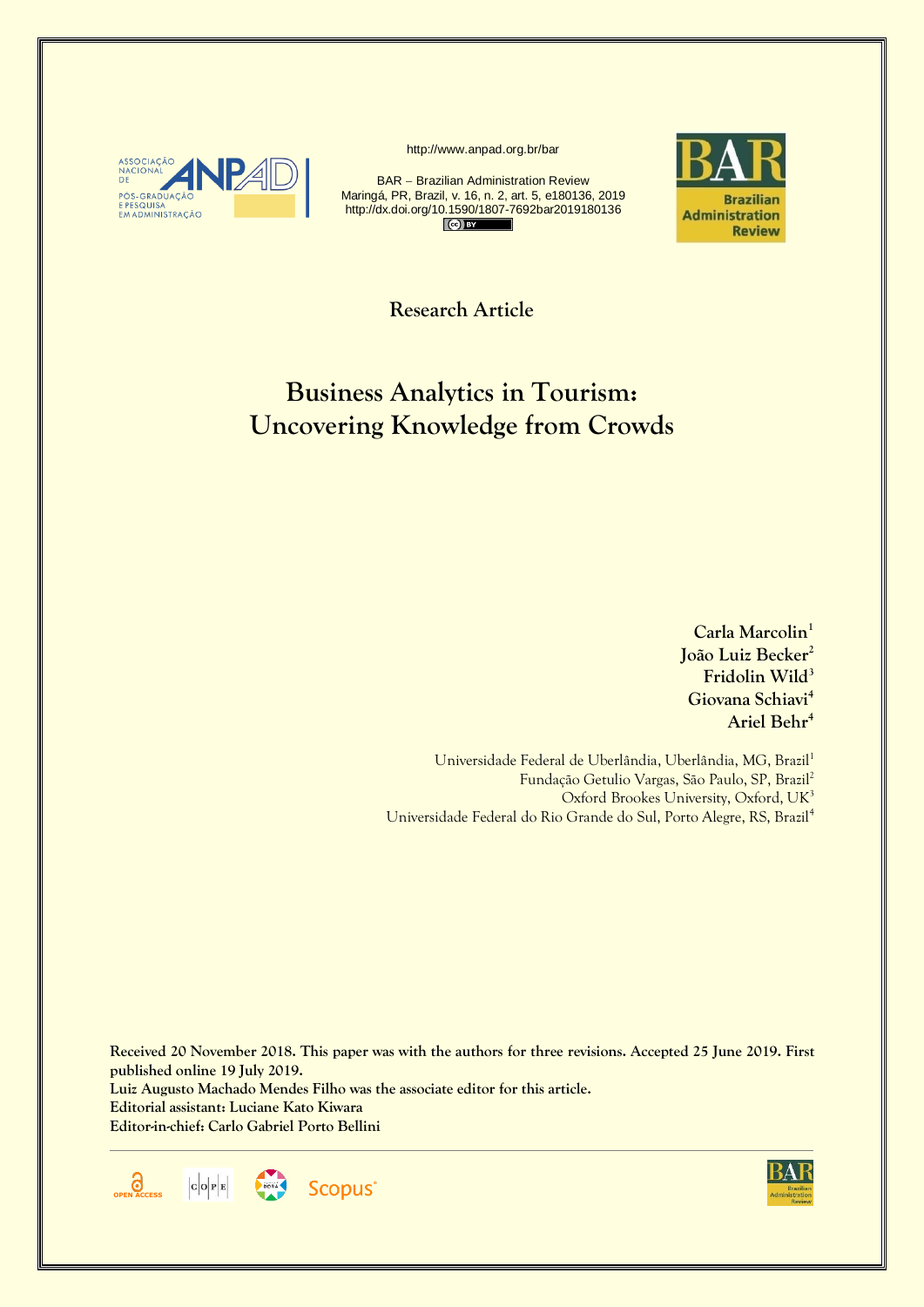### **Abstract**

Business Analytics leverages value from data, thus being an important tool for the decisionmaking process. However, the presence of data in different formats is a new challenge for analysis. Textual data has been drawing organizational attention as thousands of people express themselves daily in text, like the description of customer perceptions in the tourism and hospitality area. Despite the relevance of customer data in textual format to support decision making of hotel managers, its use is still modest, given the difficulty of analyzing and interpreting the large amounts of data. Our objective is to identify the main evaluation topics presented in online guest reviews and reveal changes throughout the years. We worked with 23,229 hotel reviews collected

from TripAdvisor website through WebScrapping packages in R, and used a text mining approach (Latent Semantic Analysis) to analyze the data. This contributes with practical implications to hotel managers by demonstrating the applicability of text data and tools based on open-source solutions and by providing insights about the data and assisting in the decisionmaking process. This article also contributes in presenting a stepwise text analysis, including capturing, cleaning and formatting publicly available data for organizational specialists.

**Keywords**: text mining; business analytics; hotel reviews.



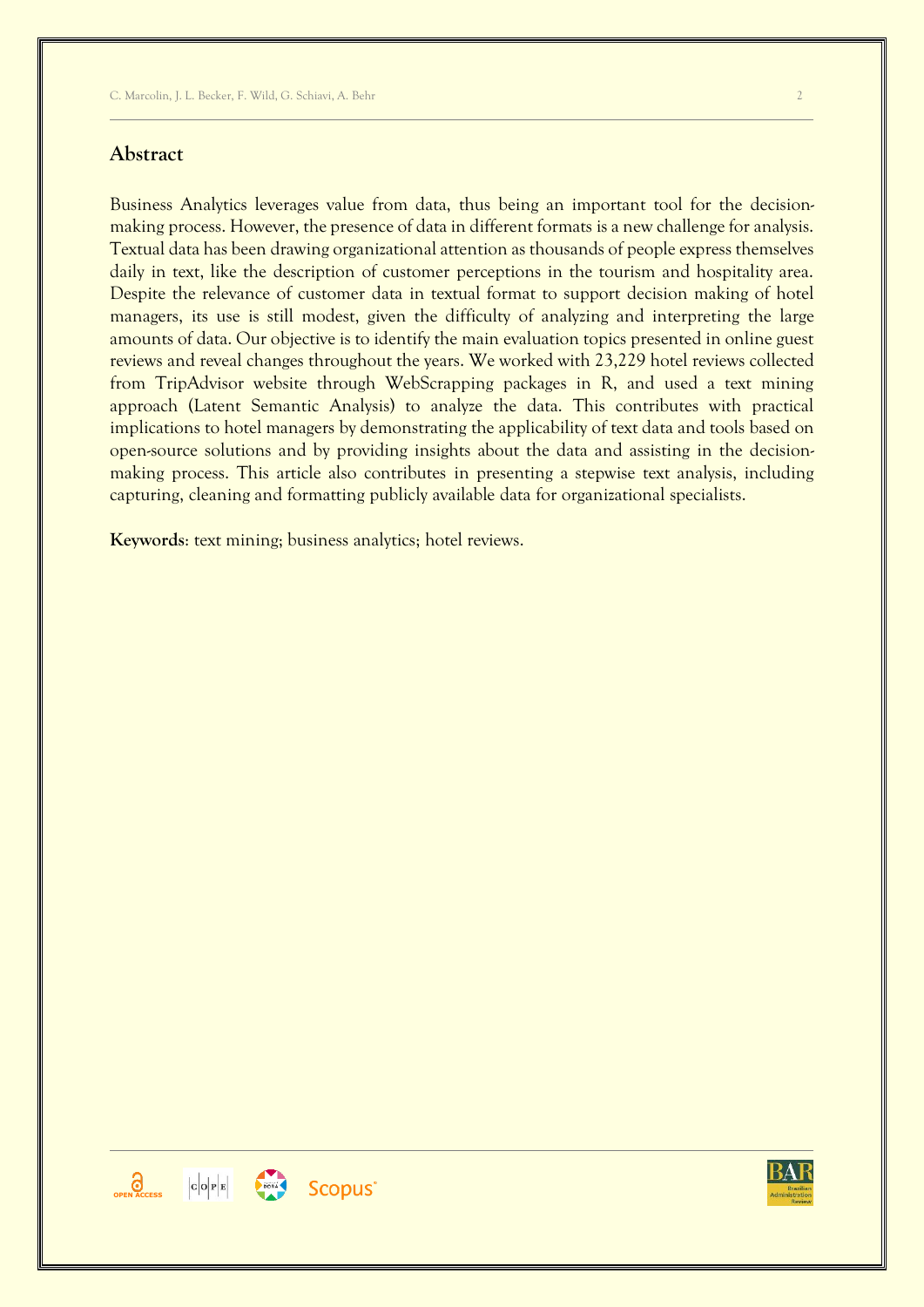# **Introduction**

The decision-making process, in different managerial environments, faces many challenges as increasingly larger pools of data are produced every day. Companies are progressively pressed to access these data using analytics tools to support their decisions (Ransbotham & Kiron, 2017). Indeed, the concept and practice of Business Analytics had significant growth in the last decade, attracting the attention of researchers and managers from different areas (Mortenson, Doherty, & Robinson, 2015).

Business Analytics allows leveraging value from data, thus being an important tool for the decision-making process (Acito & Khatri, 2014). Business Analytics helps the analysis of large amounts of data and integrates different data sources, making it possible to improve a company's performance and identify business opportunities (Bayrak, 2015). However, in recent years, the presence of data in different formats poses extra challenges. Companies, in addition to dealing with large volumes of data, now need to handle data types such as voice, text, log files, images and videos (Davenport & Dyche, 2013).

In such a diverse context, textual data has been drawing organizational attention, as millions of people express themselves daily using text in many applications and tools available. If appropriately processed, textual data represent a perception sensor about customer experiences that is not only useful but vital for business analysis and decisions (Zhao, 2013). In this sense, the tourism and hospitality industry has been interested in customer perceptions for improving operations in the services industry (Han, Mankad, Gavirneni, & Verma, 2016). Nowadays, travel platforms like TripAdvisor collect volunteered information, openly distributing user reviews to firms and managers, challenging them with a great volume of data (Yoo, Sigala, & Gretzel, 2016) and building reputational economies for the tourism and hospitality industry (Langley & Leyshon, 2017).

Since platforms that facilitate experience sharing have become more and more popular, customers are willing to rely on electronic word-of-mouth (eWOM) as an important step before making a destination decision (Sparks & Browning, 2011). As most data are available in text format, finding effective ways to analyze and transform them into valuable information is one of the challenges that connects this industry to Business Analytics (Tang & Guo, 2015). As eWOM provides genuine information about customers, their opinions about tourism and hospitality services, expressed in natural language, form an important source of information for hotel managers (Carrasco & Villar, 2012).

However, despite the relevance of customer data in textual format to support the decision making of hotel managers, its use is not as frequent as it would be expected, due to the difficulty of analyzing and interpreting large amounts of data in that format, making it hard to acquire useful information for hotel strategy (He et al., 2017). In this way, capturing an accurate and complete picture of the customer experience is a most challenging task for hotel managers in recent years (Han et al., 2016).



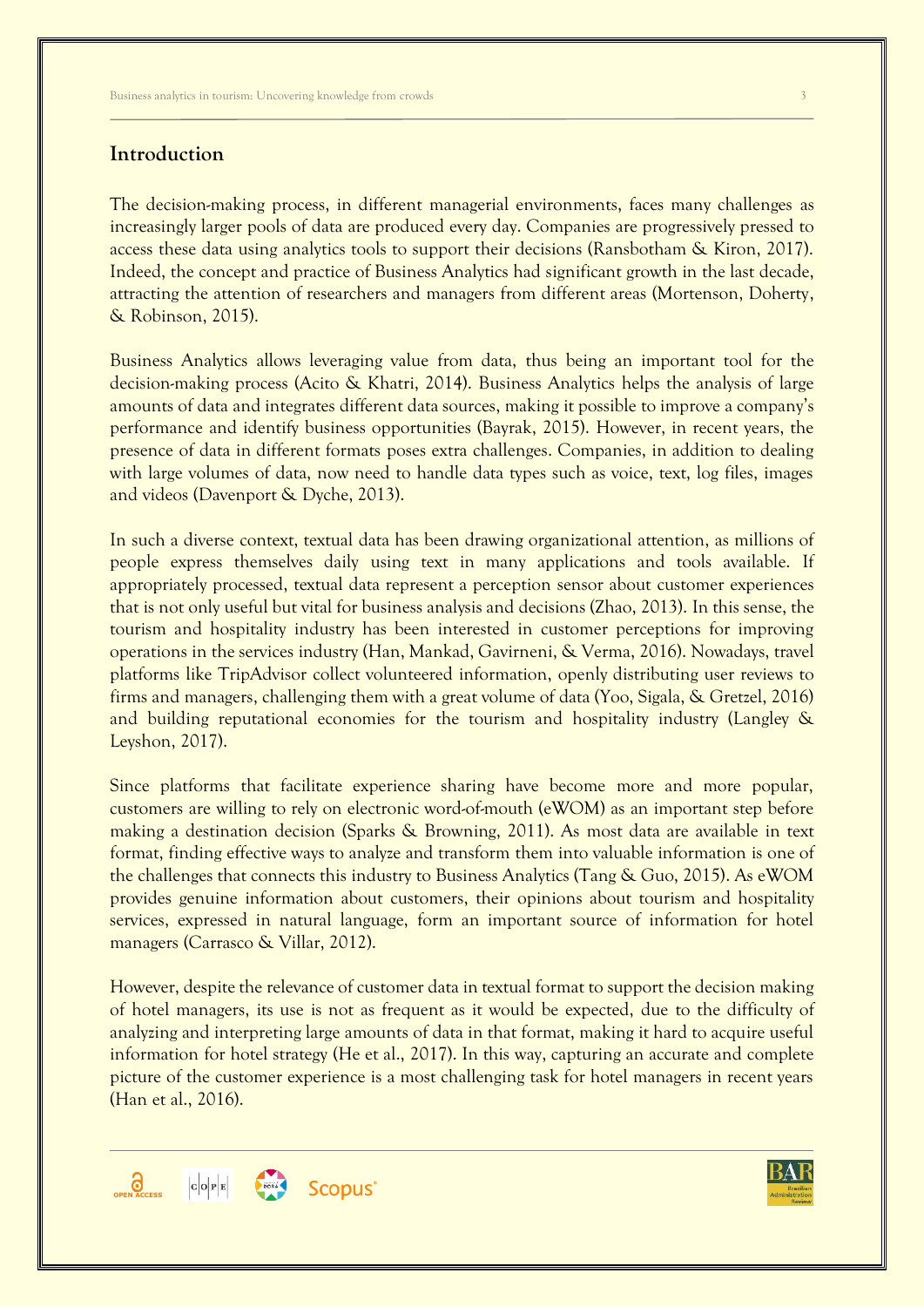In addition, there is evidence of concern about how to develop strategies to respond to such issues, given that, for most companies in the tourism and hospitality industry, there has been a change in managerial logic, pushed by the market and with intense use of eWOM platforms (Del Vecchio, Mele, Ndou, & Secundo, 2017). Given that online content is being produced faster than the capacity to analyze it (Ferreira, 2019) and developing strategies to adequately respond to customer's needs is an urgent need in this industry (Del Vecchio et al., 2017), the present article aims to answer the following research question: how can hotel managers analyze a large volume of data on guest reviews, so as to gain information and develop strategic actions in line with market trends? More specifically, our main objective is to identify the key evaluation topics presented in online guest reviews, revealing growing or falling trends through the years. This contributes to practices of hotel managers by developing and demonstrating the applicability of text mining tools, based on open-source solutions, and providing insights from the data and assisting in their strategic decision-making process. In addition, this article contributes with theory by demonstrating how to combine unsupervised learning and longitudinal analysis to make market trends evident, using publicly available customer textual data.

Although the evidence supporting the importance of reviews for hotel managers has already been explored, our approach is different from previous research in three aspects. First, rather than conducting experiments or focus group sessions (Horner & Swarbrooke, 2016; Sparks & Browning, 2011), this study analyzes real-world data extracted directly from websites that provide open access to information, like TripAdvisor. The data come from texts written directly by customers, representing the Voice of the Customer (VOC) itself and making it possible to understand what the customers are sharing about the organizations (Spangler & Kreulen, 2007). Second, the use of unsupervised learning tools such as Latent Semantic Analysis (LSA) allows for an objective analysis (Ashton, Evangelopoulos, & Prybutok, 2014), since the emergent categories are not provided by the analyst or taken from platforms (Xu, 2018), neither taken from any keywords framework or pre-existing ontologies (Thomaz, Bizb, Bettonic, Mendes-Filho, & Buhalise, 2017), rather emerging from the text, given the latent semantic relation between reviews and words. Finally, in order to provide strategically useful information, we analyzed topic trends through the years, allowing for the identification of growing or falling aspects of interest in the customer's view, instead of delivering a photograph of an instant in time, as usually done in other studies (Xu, 2018; Xu, Wang, Li, & Haghighi, 2017).

The article is organized as follows: in second section, we discuss some aspects related to the customer's review presented in the literature, as well as descriptions of the model applied; in third section, we present the methodological procedures adopted in the study; in fourth section, we discuss the results; and, in fifth section, we present final remarks and conclusions.

# **Conceptual Background**

As this work identifies the main topics of online guest reviews by revealing the evolution throughout the years, we explored textual data in a Business Analytics framework in the tourism and hospitality industry. Our conceptual background includes several papers that have explored guest reviews regarding the decision-making process of choosing hotels or destinations, thus



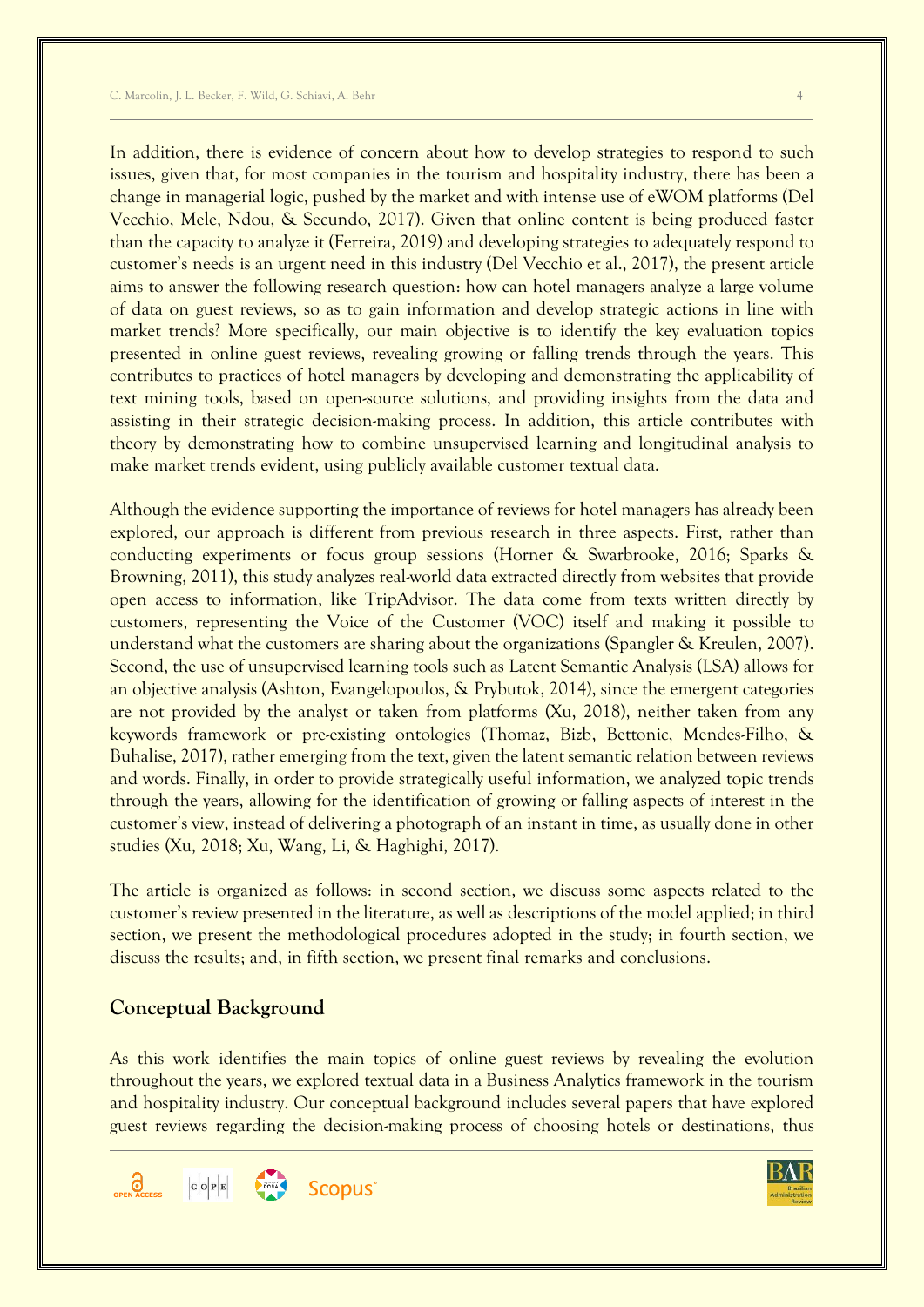demonstrating the power of eWOM and review ratings in social media. Additionally, we analyze previous works on LSA, which was chosen to demonstrate the value of text analysis in decision support.

### **Guest reviews**

Accommodation and hotel services have high impact in tourism development (Vieira, Hoffmann, & Alberton, 2018). From the customer perspective, the importance of previous reviews for their decision-making process regarding hospitality has been extensively demonstrated in the literature (Sparks & Browning, 2011; Ye, Law, & Gu, 2009). Even without knowing the other users behind the screen, one important step in planning a travel, and thus deciding a place to stay, is to access a review from well-known websites and take that information in consideration. Social media and customer review websites, like TripAdvisor, have changed the tourism and hospitality industry and the practices of hotel managers (Molinillo, Sandoval, Morales, & Stefaniak, 2016). In the tourism literature, studies about eWOM have developed quickly over the last years with the increased popularity of customers' online booking and online review behavior (Xu, 2018).

Another important aspect is the strong predictive power of the so-called social media review rating and hotel performance metrics. Kim and Park (2017) compared traditional customer satisfaction of a hotel with the same data from four different websites. They discovered that not only social media ratings were better predictors for metrics like average daily rate and percentage of occupancy, but also that data from TripAdvisor had the closest correlation. Thus, social media rating is a significant predictor to explain hotel performance metrics like percentage of occupancy and room revenue (Kim & Park, 2017). Besides that, eWOM is associated with customer retention and loyalty, as online reputation comparison is facilitated through travel platforms (Cantallops & Salvi, 2014).

Previous experience from other customers has high importance before booking a hotel room online. Positive online reviews can significantly increase hotels booking rates. Besides, the polarity of reviews has a negative impact on reservations. Indeed, the tourism and hospitality industry should strongly consider online reviews, especially those posted in external portals apart from the organization's website (Ye et al., 2009). The review itself also tends to have more importance for customer perception, conveying more impact than ratings alone (Sparks & Browning, 2011).

Yen and Tang (2015) analyzed the motivations for posting hotel experiences with the online media chosen and identified whose eWOM motivations are affected by hotel attribute performance. The choice between TripAdvisor and Facebook, for example, is correlated with different motivations. TripAdvisor is associated with altruism and platform assistance, while Facebook is positively associated with extraversion, social benefits, and dissonance reduction. The findings suggest that motivations are not universally equal and eWOM behaviors are correlated with different motivations.

In this sense, recent advances in computer science, especially in Natural Language Processing (NLP), make it possible to work not only with ratings and other metrics, but also with text. Text



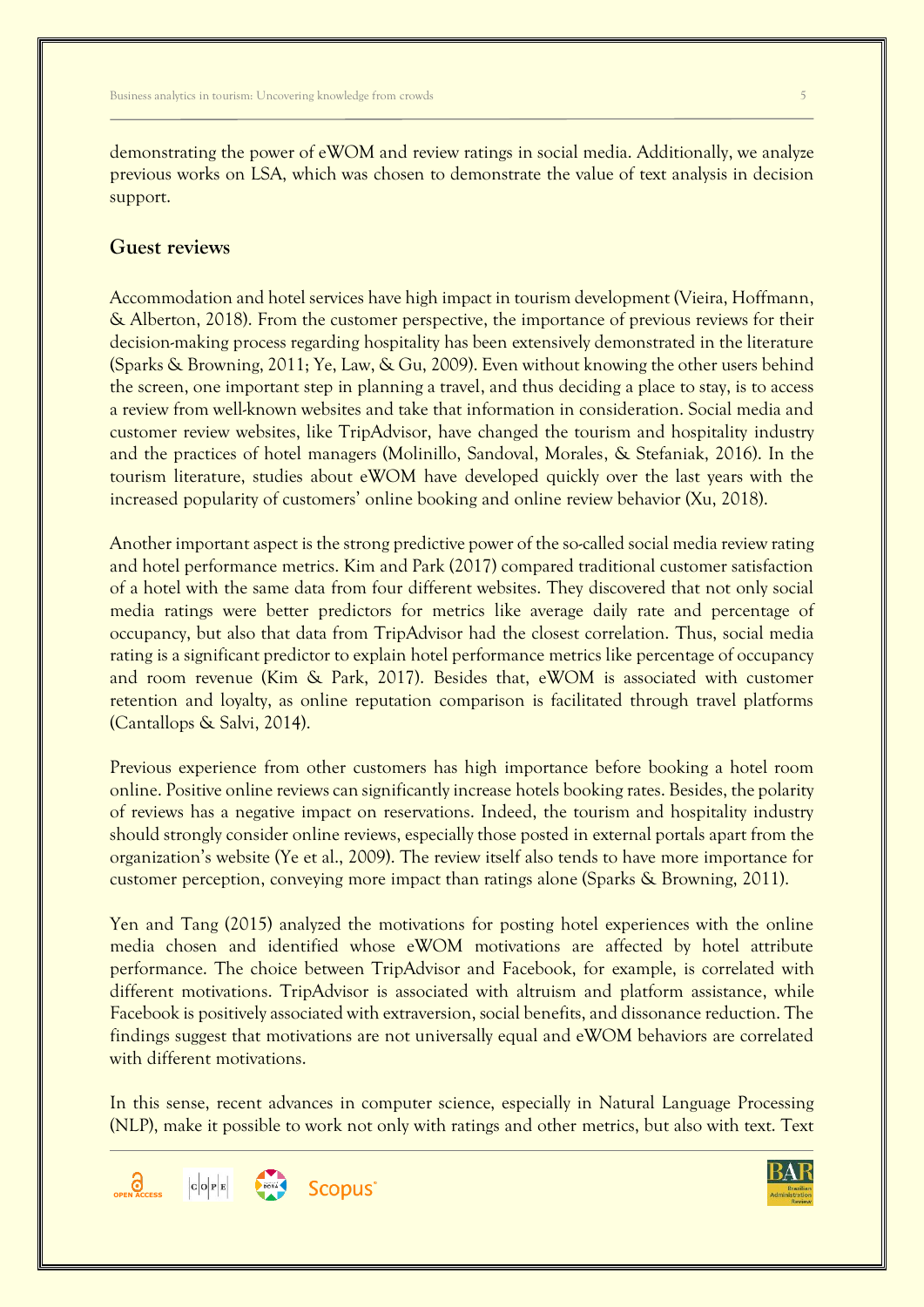has a stronger power regarding customer decision (Lee, Jeong, & Lee, 2017), thus it should be included in the analysis agenda of hotel managers. Research by Perez-Aranda, Anaya-Sanchez, and Ruizalba (2017) explores this issue in a survey with 301 hotel managers. The main results show that managers are concerned with this type of platform, revealing the importance they place in analyzing customer opinions.

Furthermore, Han, Mankad, Gavirneni and Verma (2016) claim that hotel ratings do not tell the full story of how guests view a hotel. They found that negative comments have more weight in a guest's ratings of a hotel than positive comments. Such uneven weighting means that a simple average of positive and negative scores may not provide a clear view of guests' opinions. The study applied a regression analysis to the relationships of 18,106 distinct terms relating to five specific attributes: amenities, experience, location, transactions, and value. Each attribute was analyzed and provided important information to help hotel managers in their decision-making process.

Having a strong predictive power and being an important element for customer decision-making, those evidences reinforce the importance, for hospitality practitioners, to analyze objectively this type of data A careful analysis can help managers to better understand what potential customers will face while searching for options. This article aims to help in this task.

# **Beyond text: LSA**

Textual data processing is not new, although the emergency of Business Analytics has placed it in highlights. Disciplines like information science have addressed issues of textual data indexing and organizing for quite a long time. More recently, advances in computer science tools have supported specific techniques and models in such tasks, as well as in information retrieval (IR) and document relevance (Manning, Rhagavan, & Schutze, 2009). At the same time, data mining gears have been increasingly modernized to meet the large volume of existing data, and the field has worked on how to solve manipulation and analysis issues in order to keep up with the increasing dynamics and speed of processes (Aggarwal & Zhai, 2012).

In this context, LSA is one of the models developed in response to the different needs of the IR area. More recently it has supported text mining activities (Visinescu & Evangelopoulos, 2014). When proposed by Deerwester, Dumais, Furnas, Landauer, and Harshman (1990), its main objective was to analyze synonymy and polysemy, working with texts in unstructured format. The authors looked for a tool that could recover more relevant documents by focusing on compatibility issues between the terms.

The purpose was to address the fact that it is unwise to use only term frequency or raw data for text indexing. Since textual data is available directly from people (thus, it is straightforward), it is important to consider that there are different ways to communicate a concept. Therefore, the terms used by a particular person may not match the terms used by another person, although they may express the same idea. On the other hand, two individuals may choose the same word to express different opinions. Such problems, namely synonymy and polysemy, are LSA's main concern (Deerwester, Dumais, Furnas, Landauer, & Harshman, 1990).



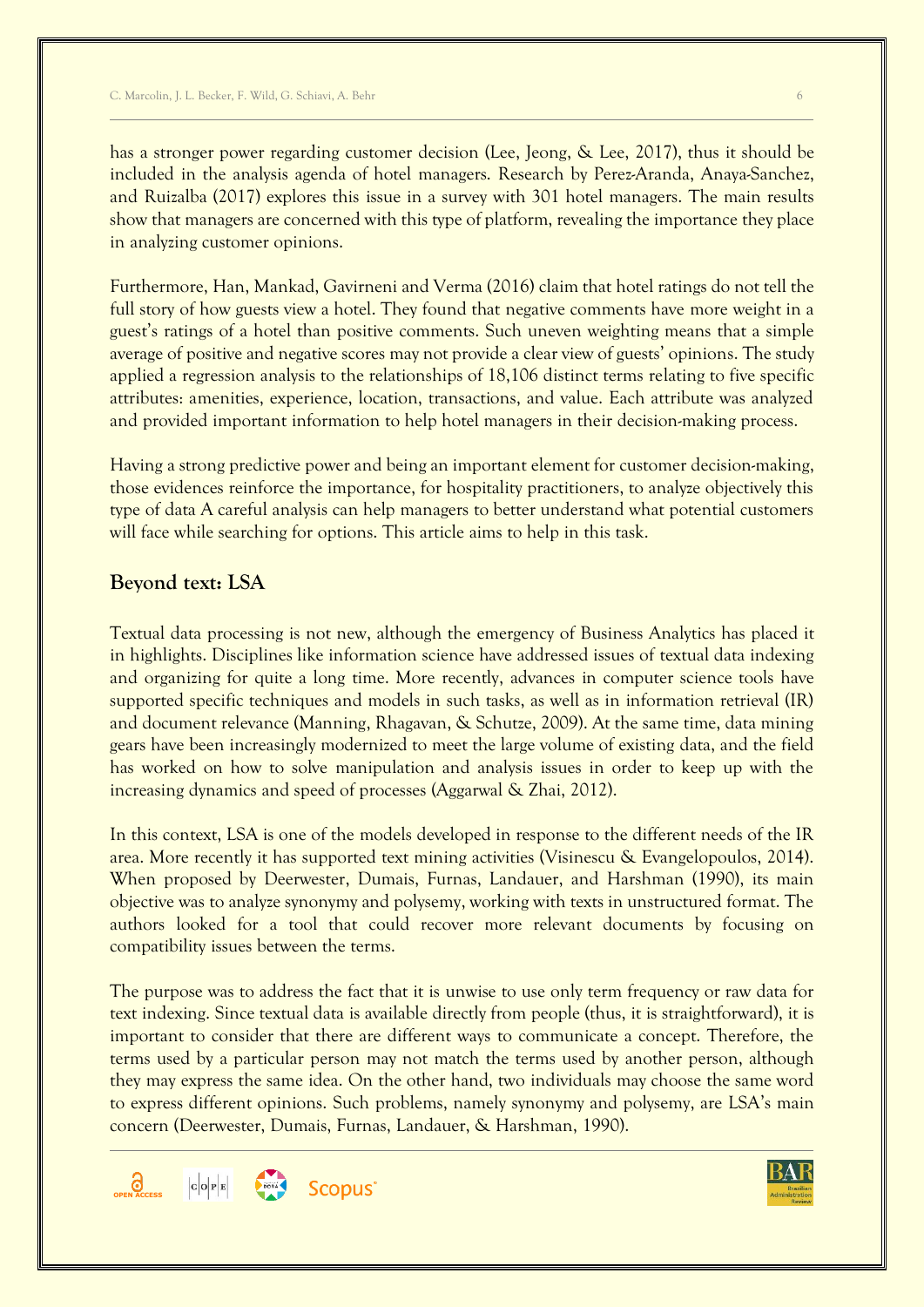Business analytics in tourism: Uncovering knowledge from crowds 7

In addition, being an unsupervised learning technique, LSA conveys consistency and objectivity to the analysis, thus helping to avoid bias that could arise from other text analysis techniques. LSA model works with the concept of bag-of-words, that is, the sequence of terms and their context in the text is not considered. Each document in a collection of  $n$  documents (corpus) to be analyzed is formed by a set of words, called terms. By collecting all terms from all documents we form a set of  *terms (bag-of-words). The presence or absence of a term in a document* properly weighted forms an  $m \times n$  Term-Document Matrix.

The weighting scheme adopted in this paper is the index most commonly used in text mining, tfidf. The first part is the term frequency (tf), that relates the frequency of a term  $t$  in a document d ( $f_{t,d}$ ) with the higher-frequency term in the same document ( $\max_{t' \in d} f_{t',d}$ ), that is,

$$
\mathrm{tf}_{t,d} = \frac{f_{t,d}}{\max_{t' \in d} f_{t',d}}.
$$

The second part is the inverse of document frequency (idf), that is, the logarithm of the ratio between the number of documents in the collection being analyzed  $(n)$  and the number of documents in the collection that contain a given term  $t(df_t)$ . More specifically,

$$
\mathrm{id}\mathbf{f}_t = \ln \frac{n}{\mathrm{d}\mathbf{f}_t}.
$$

Both weights are then combined to produce a composite weight (tf-idf), that is,

$$
tf\text{-}idf_{t,d} = tf_{t,d} \times idf_t,
$$

which are the elements of the Term-Document Matrix. These entries value rare terms, which have the power to distinguish documents, and that, when present, have a significant frequency comparing to other terms in the same document. In addition, this index devalues terms that occur in many documents, penalizing them even with the value 0 when they are present in all documents (Crain, Zhou, Yang, & Zha, 2012).

This weighting scheme emerged from understanding the limitation of the Boolean model (0 and 1) that tends to oversimplify information from a set of documents by only considering the presence or absence of a term in a document. In the end, documents are represented as vectors of term weights in a vector space, allowing the application of concepts such as measures, distances and similarities between documents (Baeza-Yates & Ribeiro-Neto, 2011).

In order to discover topics concealed in the documents, LSA uses singular-value decomposition (SVD) of the Term-Document Matrix. This mathematical operation allows for the discovery of a latent semantic structure hidden among the terms from a set of documents. SVD factors any real matrix X of order  $m \times n$  as a product of three other matrices,



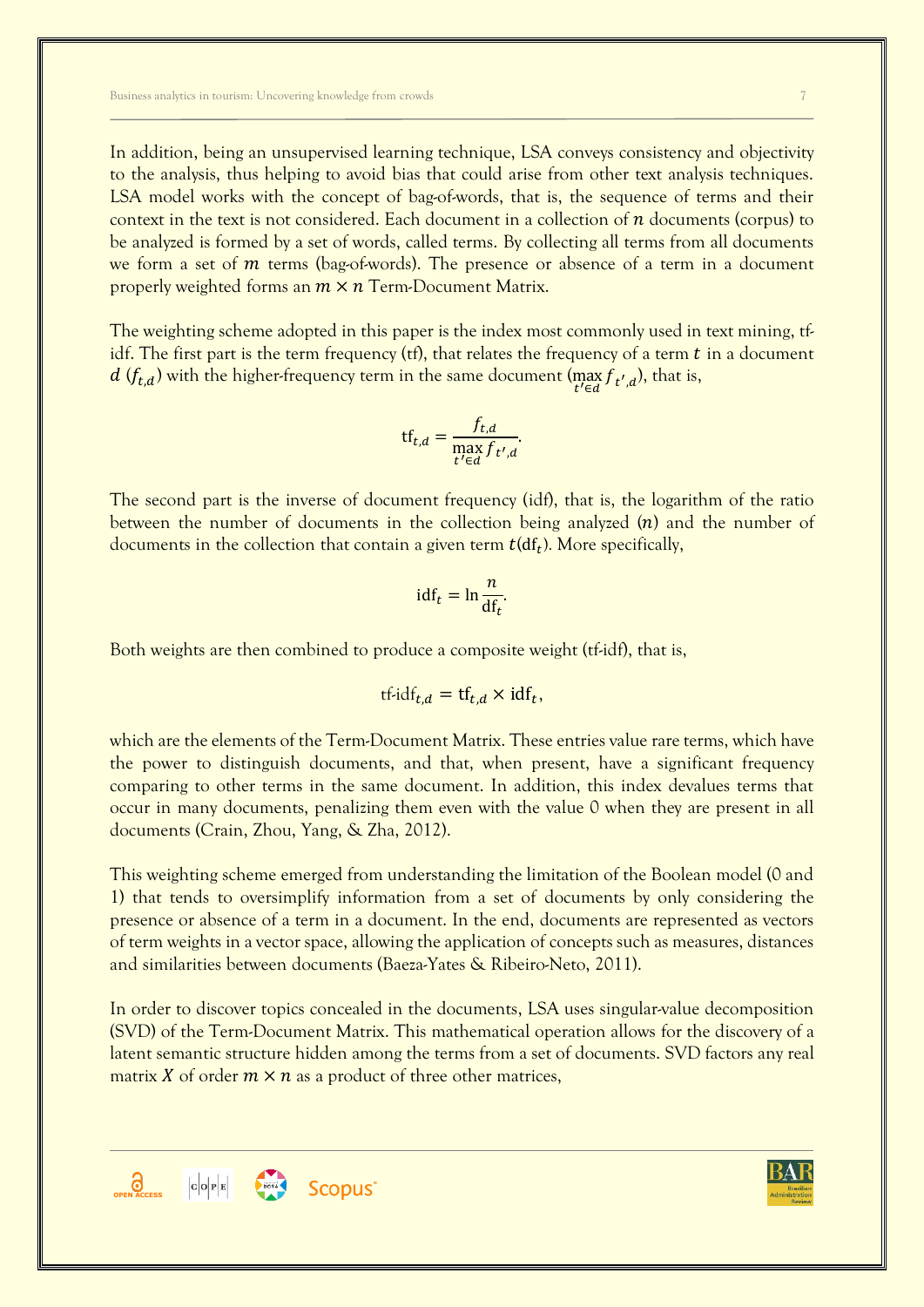$$
X=USV'.
$$

The first matrix, U, is formed by the left singular vectors of  $X$  (normalized eigenvectors of  $XX'$ corresponding to its non-zero eigenvalues); the second one,  $S$ , is a diagonal matrix formed by the non-zero singular values of  $X$  (positive square roots of the non-zero eigenvalues of  $XX'$ ); and the third one,  $V'$ , is the transpose of the matrix formed by the right singular vectors of  $X$  (normalized eigenvectors of  $X'X$  corresponding to its non-zero eigenvalues). The order of S corresponds to the number of non-zero singular values of X, say, r. U is, therefore, of order  $m \times r$ , and V is of order  $n \times r$ . In addition, the columns of U, being eigenvectors of XX', are orthogonal to each other. As they are normalized, they are of length 1. Similarly, the columns of  $V$  are also unitary vectors orthogonal to each other. We have, then,

$$
U'U = V'V = I_r.
$$

The columns of  $U$  form a linearly independent set, and therefore serve as a basis for the vector space generated by the columns of  $X$  (corresponding to documents in the corpus), being able to form any other vector in this same space from a linear combination of its elements. Similarly, the set of columns of  $V$  is linearly independent, forming a basis for the vector space generated by the rows of X (corresponding to terms in the bag-of-words), and therefore any vector in this space can be represented by a linear combination of its elements. Such orthonormal transformations preserve some properties of the original matrix  $X$ , like the length and distance of its row and column vectors (Martin & Berry, 2011).

When working with textual data, it is common to have a sparse Term Document Matrix, since, usually, different words will be presented in different documents with low frequency. Yet, there are usually many redundancies in the matrix, thus retaining only a small number of non-zero singular values loses little information. For that reason, we work with the first larger *k* singular values, reducing the dimensionality of the representation, leading to the main LSA equation, based on SVD:

$$
X \cong U_k S_k V_k^t,
$$

in which  $U_k$  and  $V_k$  are  $m \times k$  and  $n \times k$  matrices formed respectively by the normalized left and right eigenvectors of X corresponding to the k largest eigenvalues of XX' (or of X'X) and  $S_k$  is a diagonal matrix formed by the  $k$  largest singular values of  $X$ .

Previous works with LSA include studies not only in computer science and statistics, but also in other applied areas, like education and marketing. In education, researchers are looking for task automatization, such as automatic correction (known as essay grading) or automatic feedback for students (Olmos, Jorge-Botana, Luzón, Martín-Cordero, & León, 2016). There are also studies investigating main concepts in textbooks and handouts in specific domains and their relationship with student development (Tinkler & Woods, 2013). Other studies show how the discovered topics can help tutors of large classes in distance learning models to better understand the students and help them more accurately (Wiemer-Hastings, Wiemer-Hastings, & Graesser, 1999).



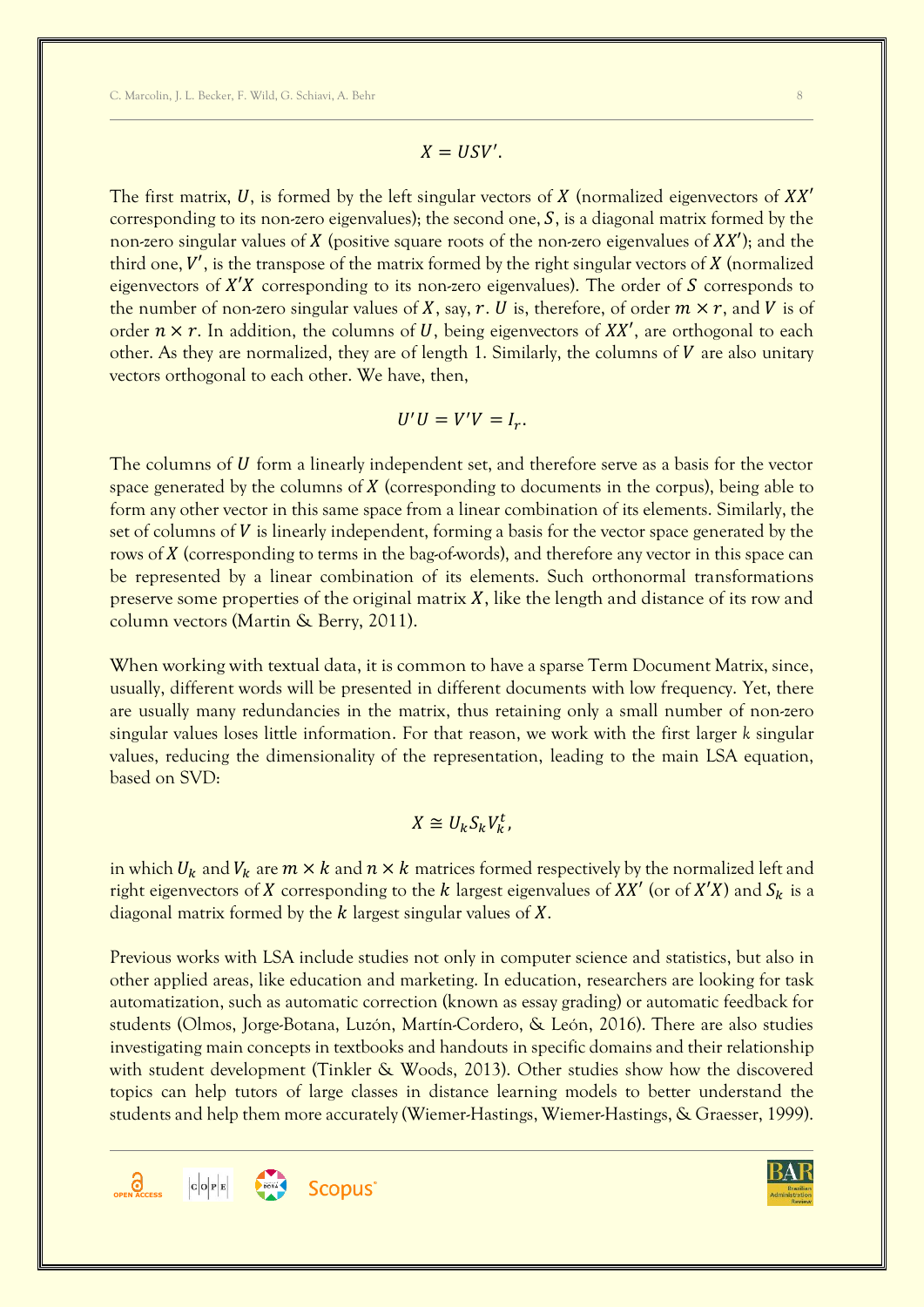In marketing, exploring material available on the Web either by companies or customers, is the main objective. Thorleuchter and Van Den Poel (2012) showed that textual information from the website of e-commerce companies might be related to their success. We also found a study in the area of human resources that investigates the main skills demanded in job offers (O'Leary, Lindholm, Whitford, & Freeman, 2002). In a recent study, Turrell, Speigner, Djumalieva, Copple, and Thurgood (2019) use a dataset of 15 million UK job advertisements from a recruitment website to develop new economic statistics measuring labor market demand.

### **Database and Algorithms**

Consumer-to-consumer e-recommendation is growing. Also known as eWOM, tools to work with it are expanding, with more and more customers not only reading but also sharing their previous experiences, which are used as input before choosing a process, products or services (Tang & Guo, 2015). A well-known eWOM website in the tourism and hospitality industry is TripAdvisor, which we use as the data source for the study. TripAdvisor is a trend shaper regarding customer behavior in tourism and considered very reliable (Horner & Swarbrooke, 2016).

Such website can provide useful information for both companies and customers. Sometimes, a customer cannot read multiple comments, and a single bad or good experience reported may not be enough to take a properly informed decision, which would require reading more comments in an exhausting process. Likewise, any managerial conclusion about a service or a product should not be based on a small number of comments. Thus, for a robust analysis that can support decision making, the same process of reading and analyzing everything that has already been written is required, and that would be costly if done manually. We thus propose a novel method based on open-source tools to identify the main evaluation topics presented in online guest reviews, by extracting, treating and analyzing the main topics from a large set of documents.

Hotel reviews from TripAdvisor's website were collected through WebScrapping packages in R. With this tool, and based on Wickham (2015) previous development, it was possible to build an automated routine that collected complete comments from a specific city, using as input the complete link from each of the hotels listed in TripAdvisor (Figure 1). Being a function based on TripAdvisor structure, it can be used for any other listed city.





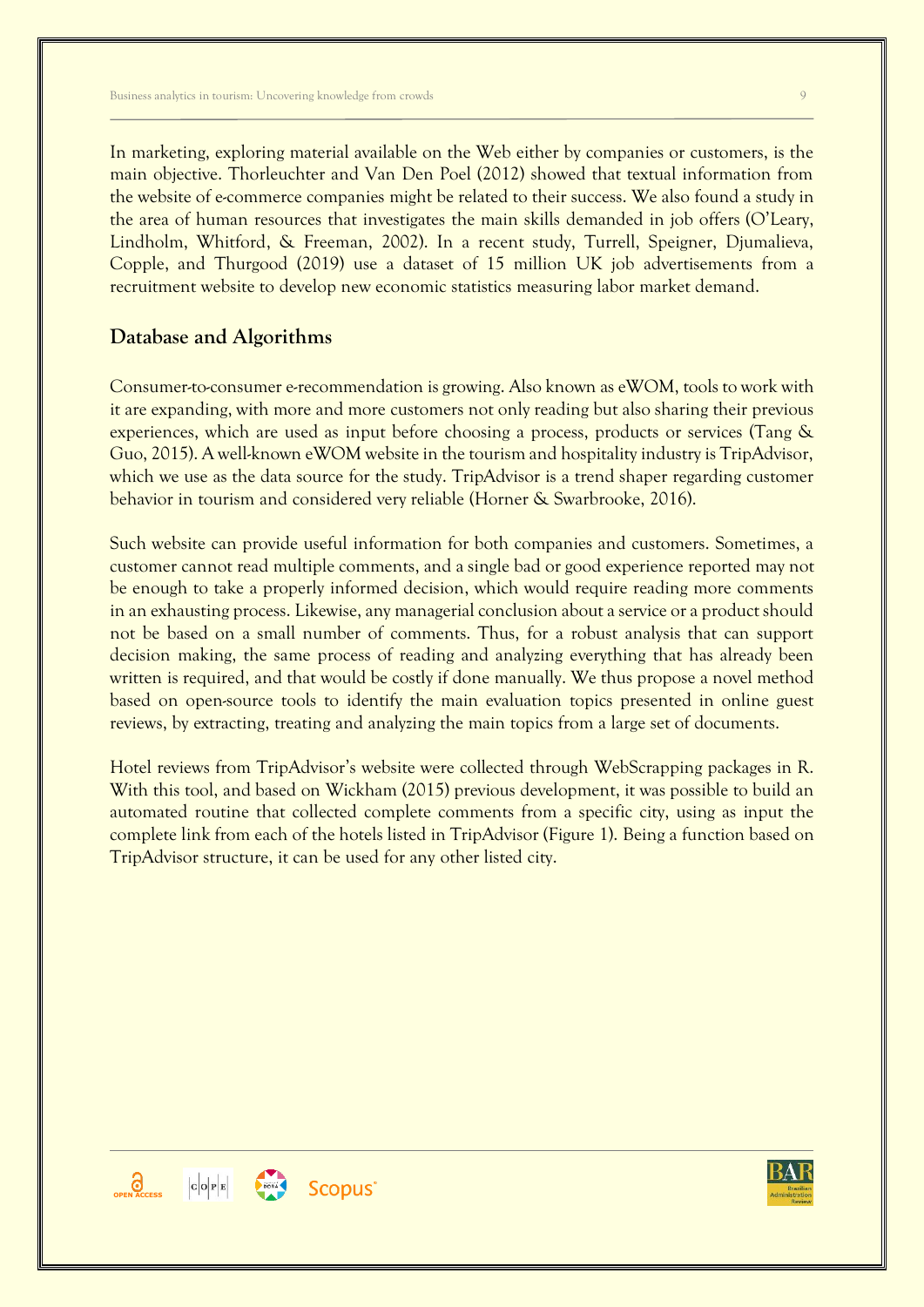C. Marcolin, J. L. Becker, F. Wild, G. Schiavi, A. Behr 10



**Figure 1.** WebScrapping process

To increase the representativeness of the sample, we considered all hotels located in the city of Porto Alegre with at least 100 comments registered in TripAdvisor. Porto Alegre is the southernmost Brazilian state capital and one of the 65 key tourism destinations selected by the Brazilian Tourism Ministry (Ministério do Turismo [MTur]) and integrating the Brazilian Competitiveness Model (Modelo de Competitividade Brasileiro [BCM]) (Instituto Brasileiro de Geografia e Estatística [IBGE], 2008; Vieira et al., 2018). In addition, Porto Alegre was considered an "efficient destination", receiving large investments in marketing and promotion from BCM (Vieira et al., 2018, p. 908). The 100-comment limit was set after considering numerical relevance when building the mathematical structures after empirical tests.

Although destination management is an important factor for developed and developing countries, a common limitation in destination competitiveness models is the lack of indicators with empirical application to analyze and compare single destinations (Vieira et al., 2018) that may vary considerably within a country, especially in continental nations like Brazil. By considering a significant amount of reviews from a single destination, it is possible to develop a broad picture of a specific city and help local public authorities in public policies with a longitudinal analysis. In 2017, Porto Alegre had 74 hotels listed in TripAdvisor, of which 60 were analyzed for having passed the 100-comment limit.

Table 1 presents some sample characteristics. While Hotel stars are given by an official classification system from MTur, TripAdvisor Stars are calculated based on reviews. About the former, the sample comprises seven hotels with two stars, 42 with three stars, and 11 with four stars, most of them being budget hotels and 19 belonging to hotel chains. Most of them are located in downtown (Centro), a region that concentrates the main touristic attractions and events in the city. Hotel names are not mentioned here.



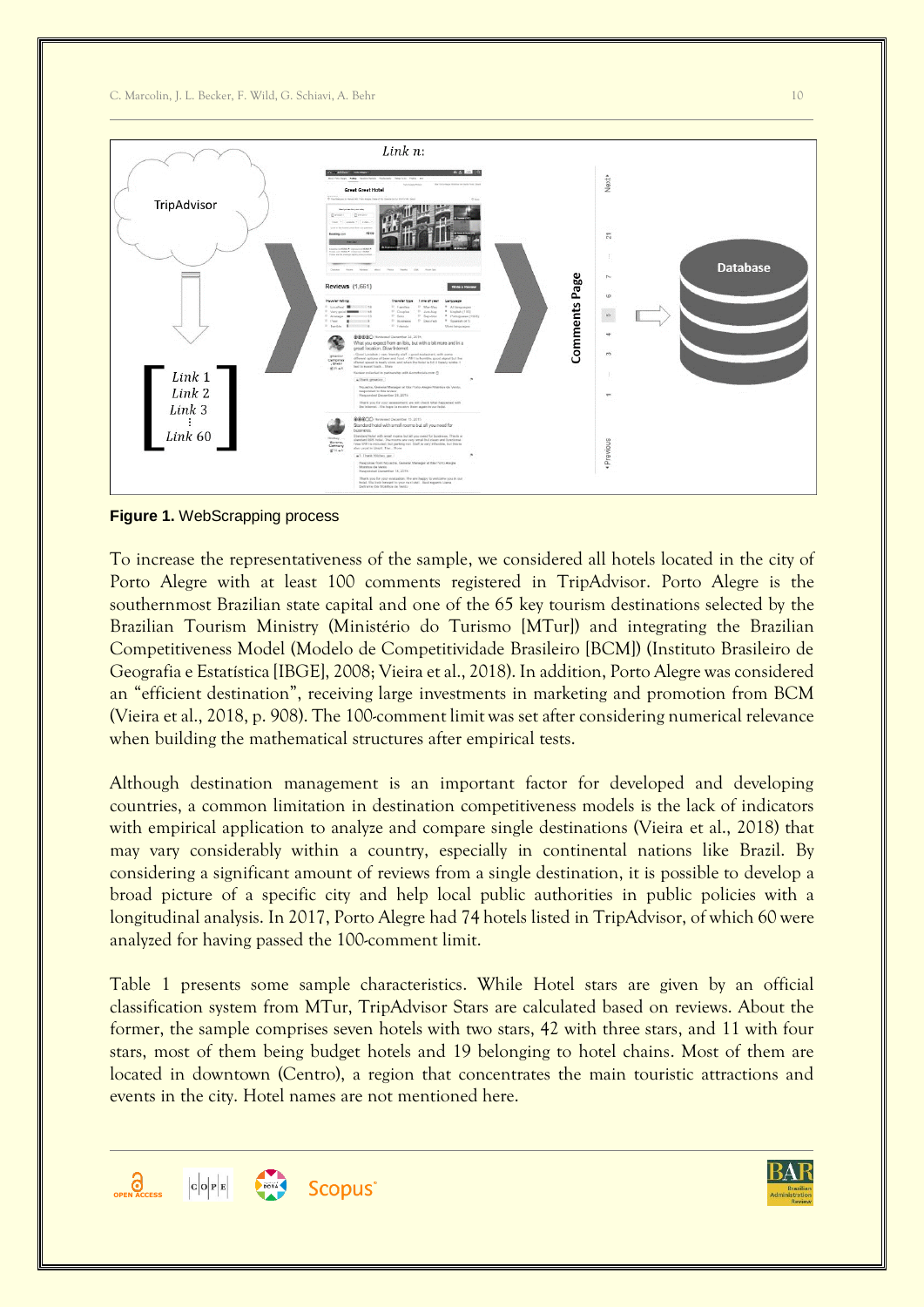### Table 1

### **Hotel sample characteristics**

| Code            | <b>TripAdvisor stars</b> | <b>Hotel chain?</b> | Neighborhood        | <b>Hotel stars</b>        |
|-----------------|--------------------------|---------------------|---------------------|---------------------------|
| H1              | 4.5                      | <b>No</b>           | Moinhos de Vento    | $\sqrt{3}$                |
| H2              | $\overline{5}$           | <b>No</b>           | Floresta            | $\mathbf{3}$              |
| H3              | 4.5                      | <b>No</b>           | São João            | $\overline{4}$            |
| H4              | 4.5                      | Yes                 | <b>Bom Fim</b>      | $\mathbf{3}$              |
| H <sub>5</sub>  | $\overline{4}$           | <b>No</b>           | Moinhos de Vento    | $\overline{4}$            |
| H <sub>6</sub>  | $\overline{4}$           | <b>No</b>           | <b>Bela Vista</b>   | $\overline{4}$            |
| <b>H7</b>       | $\overline{4}$           | <b>No</b>           | Centro              | $\overline{4}$            |
| H8              | $\overline{4}$           | <b>No</b>           | São João            | 3                         |
| H9              | $\overline{4}$           | <b>No</b>           | São João            | $\sqrt{3}$                |
| H <sub>10</sub> | $\overline{4}$           | Yes                 | Praia de Belas      | 3                         |
| H <sub>11</sub> | $\overline{4}$           | <b>No</b>           | Centro              | $\mathbf{3}$              |
| H <sub>12</sub> | $\overline{4}$           | <b>No</b>           | Centro              | 3                         |
| H <sub>13</sub> | $\overline{4}$           | Yes                 | Moinhos de Vento    | $\overline{4}$            |
| H <sub>14</sub> | $\overline{4}$           | <b>No</b>           | Moinhos de Vento    | 3                         |
| H <sub>15</sub> | $\overline{4}$           | <b>No</b>           | Petrópolis          | $\overline{4}$            |
| H <sub>16</sub> | $\overline{4}$           | Yes                 | Centro              | $\overline{2}$            |
| <b>H17</b>      | $\overline{4}$           | <b>No</b>           | Centro              | $\overline{2}$            |
| <b>H18</b>      | $\overline{4}$           | <b>No</b>           | <b>Cidade Baixa</b> | $\sqrt{2}$                |
| H <sub>19</sub> | $\overline{4}$           | <b>No</b>           | <b>Bela Vista</b>   | $\sqrt{3}$                |
| <b>H20</b>      | 3.5                      | Yes                 | São João            | $\sqrt{3}$                |
| <b>H21</b>      | $\overline{4}$           | Yes                 | Floresta            | 3                         |
| <b>H22</b>      | 4.5                      | <b>No</b>           | Centro              | $\overline{2}$            |
| H <sub>23</sub> | $\overline{4}$           | Yes                 | Navegantes          | 3                         |
| <b>H24</b>      | 4.5                      | <b>No</b>           | Floresta            | 3                         |
| <b>H25</b>      | 3.5                      | <b>No</b>           | Floresta            | 3                         |
| <b>H26</b>      | $\overline{\mathbf{4}}$  | Yes                 | Sarandi             | $\mathbf{3}$              |
| <b>H27</b>      | $\overline{4}$           | Yes                 | Independência       | $\sqrt{3}$                |
| <b>H28</b>      | 3.5                      | <b>No</b>           | Centro              | $\mathbf{3}$              |
| H <sub>29</sub> | 3.5                      | <b>No</b>           | Centro              | $\overline{2}$            |
| H <sub>30</sub> | $\overline{\mathbf{4}}$  | <b>No</b>           | Centro              | $\overline{\mathbf{4}}$   |
| H31             | $\overline{4}$           | No                  | Centro              | $\sqrt{3}$                |
| H <sub>32</sub> | $\overline{4}$           | <b>No</b>           | Floresta            | $\sqrt{3}$                |
| H33             | $\overline{4}$           | <b>No</b>           | Centro              | $\overline{4}$            |
| H <sub>34</sub> | 3.5                      | Yes                 | São João            | $\sqrt{3}$                |
| H <sub>35</sub> | 3.5                      | <b>No</b>           | Centro              | $\mathbf{3}$              |
| H <sub>36</sub> | 3.5                      | No                  | Floresta            | $\ensuremath{\mathsf{3}}$ |

**Continues**





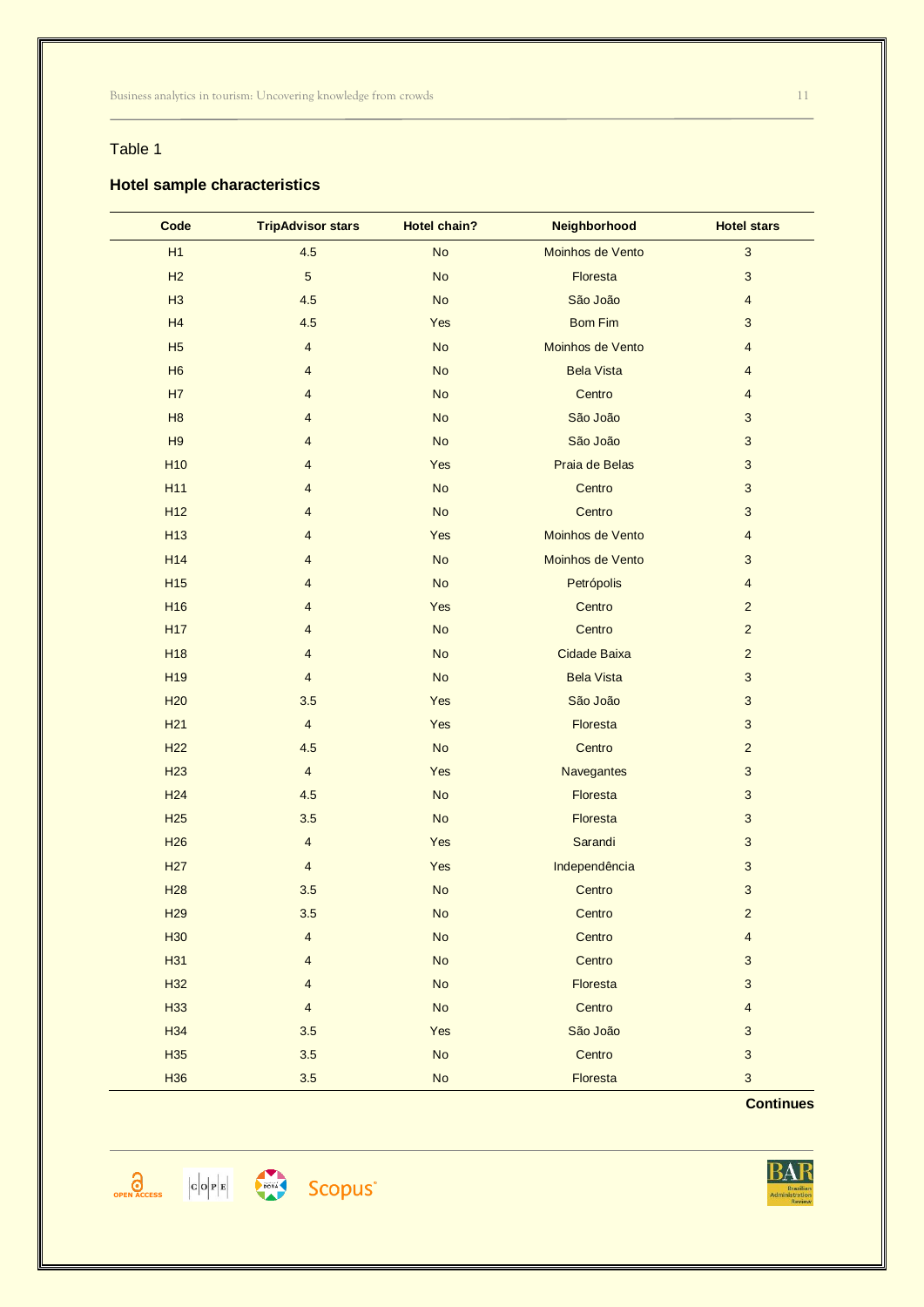| Code            | <b>TripAdvisor stars</b> | Hotel chain? | Neighborhood        | <b>Hotel stars</b> |
|-----------------|--------------------------|--------------|---------------------|--------------------|
| <b>H37</b>      | 3.5                      | <b>No</b>    | Moinhos de Vento    | 3                  |
| H <sub>38</sub> | 3.5                      | Yes          | Centro              | 3                  |
| H <sub>39</sub> | 3.5                      | Yes          | Centro              | $\overline{2}$     |
| <b>H40</b>      | 3.5                      | Yes          | <b>Cidade Baixa</b> | $\sqrt{3}$         |
| H41             | 3.5                      | <b>No</b>    | Centro              | $\mathbf{3}$       |
| H42             | 3                        | Yes          | Navegantes          | 3                  |
| H43             | 3.5                      | Yes          | São Geraldo         | $\sqrt{3}$         |
| <b>H44</b>      | 3.5                      | <b>No</b>    | Centro              | 3                  |
| <b>H45</b>      | $\mathbf{3}$             | <b>No</b>    | Cidade Baixa        | 3                  |
| <b>H46</b>      | 3                        | <b>No</b>    | Centro              | 3                  |
| <b>H47</b>      | 3                        | <b>No</b>    | Centro              | $\mathbf{3}$       |
| <b>H48</b>      | 3                        | <b>No</b>    | Petrópolis          | $\sqrt{3}$         |
| H49             | 3                        | <b>No</b>    | Petrópolis          | $\sqrt{3}$         |
| <b>H50</b>      | $\mathbf{3}$             | <b>No</b>    | Centro              | $\mathbf{3}$       |
| <b>H51</b>      | 3                        | Yes          | <b>Cidade Baixa</b> | $\sqrt{3}$         |
| <b>H52</b>      | 3                        | <b>No</b>    | Centro              | $\sqrt{3}$         |
| <b>H53</b>      | 3                        | <b>No</b>    | Floresta            | $\mathbf{3}$       |
| <b>H54</b>      | 3                        | Yes          | Centro              | $\sqrt{3}$         |
| <b>H55</b>      | 2.5                      | <b>No</b>    | Centro              | $\mathbf 2$        |
| <b>H56</b>      | $\overline{4}$           | <b>No</b>    | Centro              | $\overline{4}$     |
| <b>H57</b>      | $\overline{4}$           | <b>No</b>    | <b>Rio Branco</b>   | $\overline{4}$     |
| <b>H58</b>      | $\overline{4}$           | Yes          | Centro              | $\overline{4}$     |
| H <sub>59</sub> | 4                        | <b>No</b>    | Petrópolis          | 3                  |
| <b>H60</b>      | $\overline{4}$           | Yes          | <b>Cidade Baixa</b> | $\sqrt{3}$         |

### **Table 1 (continued)**

All hotels use the TripAdvisor platform, considering that there is at least one response from the hotel managers to at least one guest comment. The replies were not collected, since the research objective was to analyze the opinion of the customer/guest. Moreover, there is no possibility for the customer to reply to the hotel manager, i.e., the customer-hotel interaction is over after the manager's response to the guest's initial comment.

Another data collected was the monthly average occupation rate (AOR) of each hotel, provided by hotel associations, in the same period. AOR data was available until April 2017.

The complete textual data set contains 26,141 valid comments (considered as documents). For this study, we worked on comments from 2011 to 2016, in order to correlate with the available occupation data, resulting in 23,229 records. The average comment per hotel was 387. Table 2 presents the amount of comments per year and the mean occupation rate by year, ranging from 61.18% in 2011 to 46.01% in 2016.



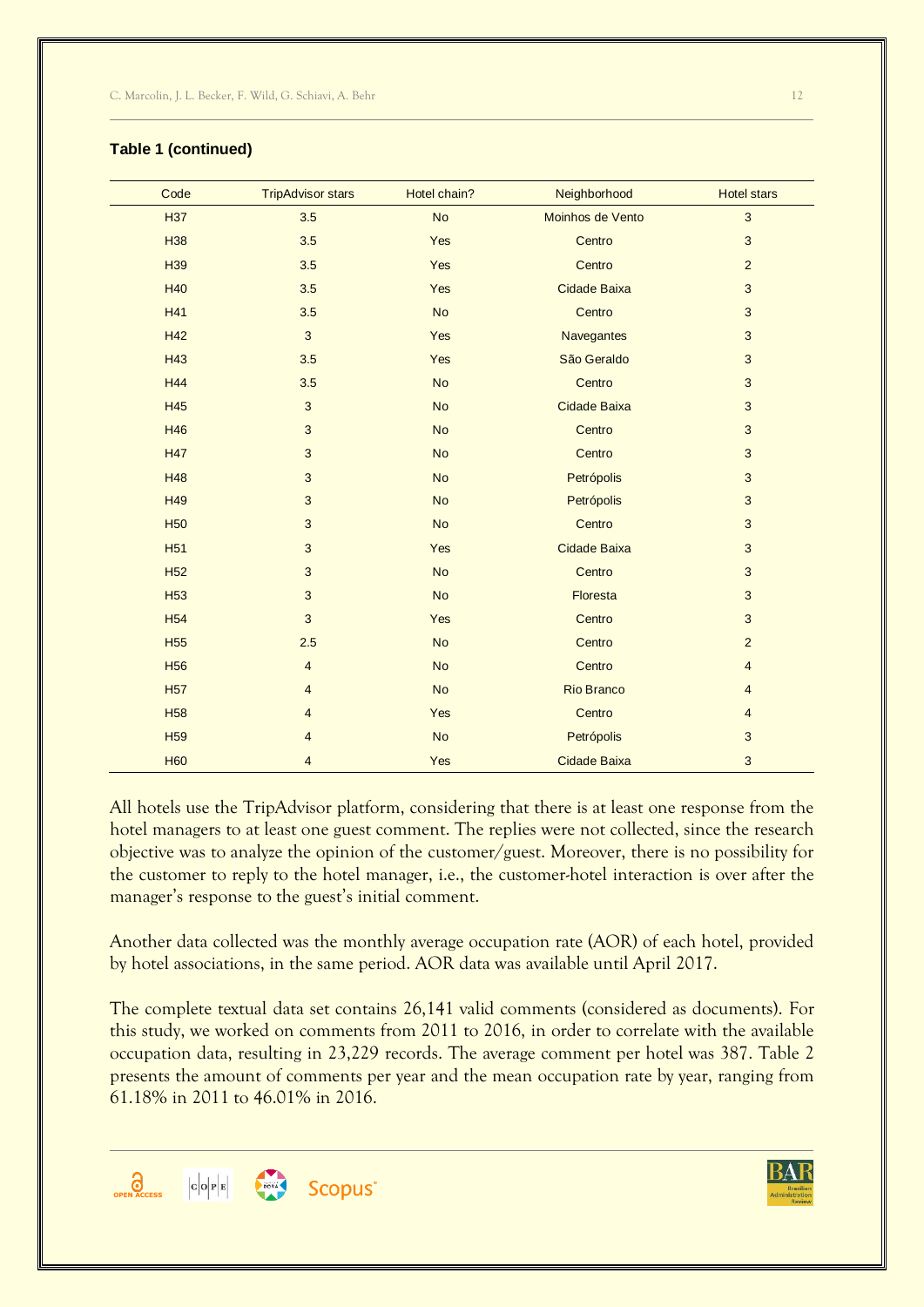### Table 2

| Year         | Mean (%) | Comments (Qty.) |
|--------------|----------|-----------------|
| 2016         | 46.01    | 7,530           |
| 2015         | 46.22    | 5,991           |
| 2014         | 53.67    | 4,939           |
| 2013         | 53.04    | 3,630           |
| 2012         | 58.76    | 743             |
| 2011         | 61.18    | 396             |
| <b>Total</b> |          | 23,229          |

#### **Mean occupation rate**

Porto Alegre is a city recognized for the quality of services. In relation to hotel services, Porto Alegre has about 250 types of hosting (like hotels, hostels and house renting), offering around 14,000 beds (Secretaria Municipal do Turismo de Porto Alegre [SMTUR-POA], 2017). Porto Alegre receive many travelers throughout the year, except during vacations and special dates (such as holidays, conferences, conventions, world forums, exhibitions, concerts and cultural festivals). Figure 2 shows the AOR per month.



### **Figure 2.** Average occupation rate

Pre-processing steps followed previous works (Marcolin & Becker, 2016). This pre-processing has three important steps: removal of special marks and characters, translation (language unification), and removal of stopwords, as depicted in Figure 3.



Scopus<sup>®</sup>

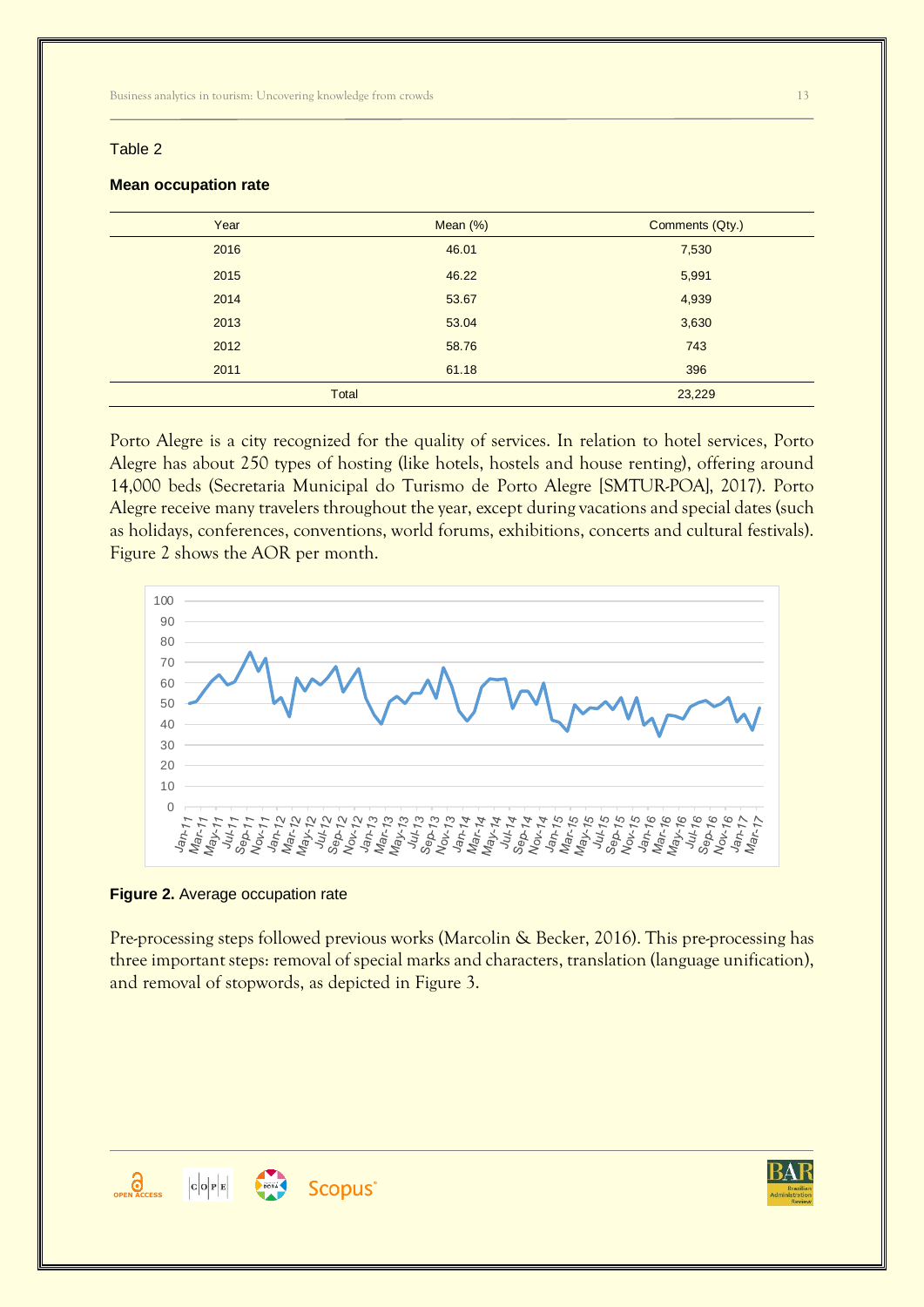

### **Figure 3.** Pre-processing steps

Source: Marcolin, C., & Becker, J. (2016, August). Exploring latent semantic analysis in a big data (base) (p 3). *Proceedings of Americas Conference on Information Systems*, San Diego, CA, USA, 22.

The first procedure was the removal of special characters and accent marks. Both procedures were performed with a script in R, which is available from the authors upon request. Examples of special characters removed are *&*, *\**, *#*, and so on. These characters may have been resulted from errors in data collection or even some language misuse from the user. Also, in this step, we removed special Portuguese marks, like *á*, *é*, *ü* and others, by replacing them with the clean vowel (i.e., *a*, *e*, *u*, and so on).

The second procedure was to unify the language of the comments. Records were found in English, Spanish, German and Portuguese. All titles were translated into English, with the translation being done using the Translate formula available in Google Sheets, which is able to handle more than 23,000 lines, albeit with some difficulty.

Finally, the third procedure of the data pre-processing step was the removal of stopwords, that is, words with high frequency in the database but without significant value. For the Term-Document Matrix construction and for other subsequent procedures, an automated script was used in R, through RStudio software.

## **Results and Discussion**

With more than 20,000 dimensions and a sparsity rate of more than 90%, the full Term-Document Matrix is an example of the high numbers that may result from this kind of data. In order to analyze them, the first task is to choose the parameter *k*, reducing the number of dimensions in the latent semantic space. An optimal *k* would permit to work with a fair dimension reduction, which can reduce noise in latent semantic space and retain the main dimensions that are related with the highest singular values.

This can lead to a richer relational structure that reveals latent relations presented between documents and terms (Bergamaschi & Po, 2014). But finding the optimal *k* is still a challenge. Different authors have proposed a number of solutions (Bergamaschi & Po, 2014; Kulkarni, Apte, & Evangelopoulos, 2014; Wild, Stahl, Stermsek, & Neumann, 2005), but many of them refer that this point should be defined empirically for each collection.

The first data exploration was related to the main topics contained inside the database, per year. For each data subset, we chose a *k* value through a singular-value analysis, as in Figure 4. It is



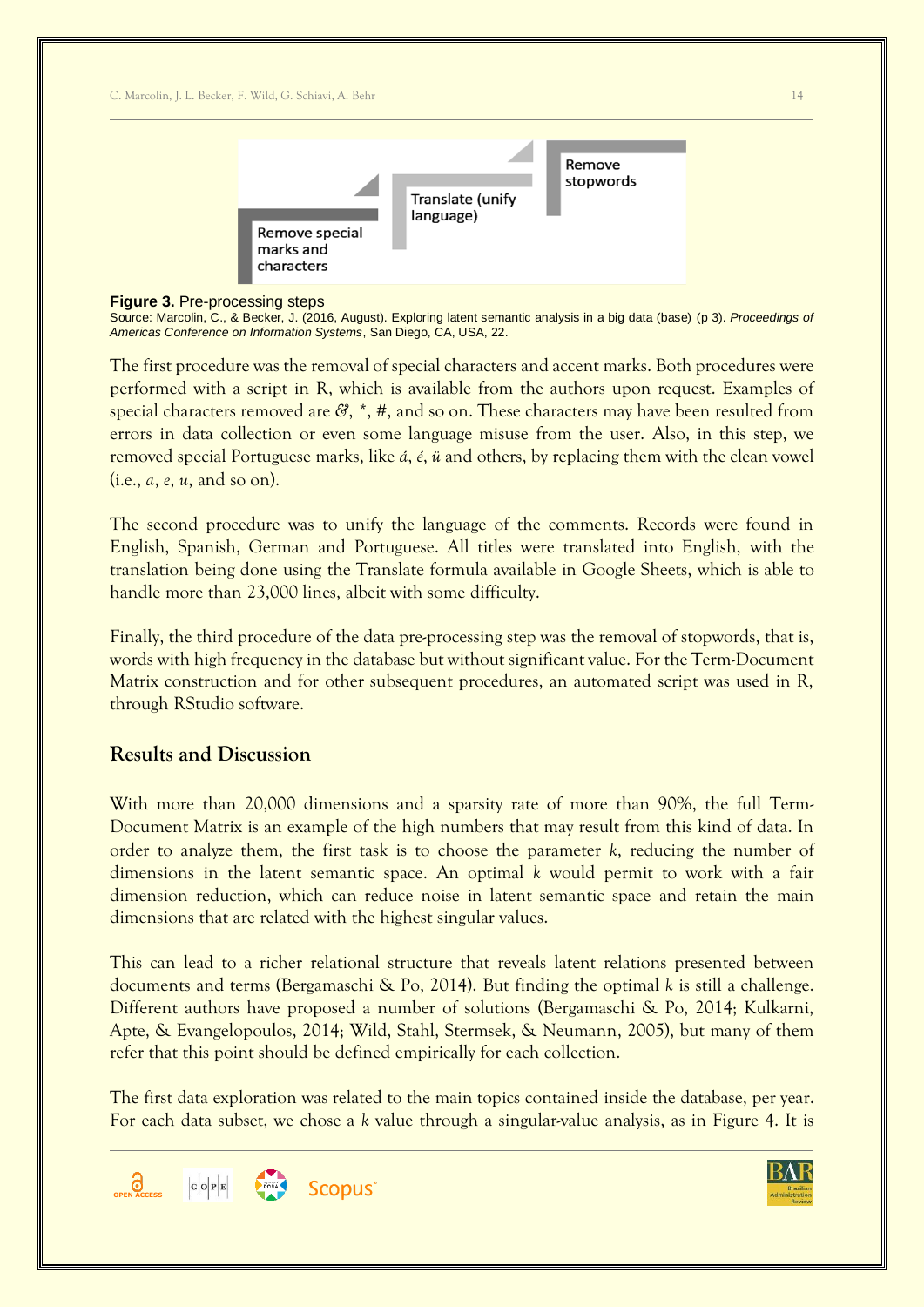possible to see the decreasing curve of singular values, indicating that to work with all dimensions would imply more computational cost than information value. For our database, we first removed sparse terms, and after we chose to retain 65% from all singular values, as recommended in previous studies (Wild et al., 2005), ending up with a database structure as in Table 3.

### Table 3

### **Database**

| Year | <b>Documents</b> | <b>Unique Terms</b> | <b>Dimensions</b> |
|------|------------------|---------------------|-------------------|
| 2016 | 7530             | 354                 | 140               |
| 2015 | 5991             | 365                 | 143               |
| 2014 | 4939             | 337                 | 182               |
| 2013 | 3630             | 339                 | 181               |
| 2012 | 743              | 260                 | 119               |
| 2011 | 396              | 342                 | 122               |



**Figure 4.** Singular values from 2011 subset

Table 4 presents the five main topics from the 2016 comments, that represents the five dimensions with the highest singular value from this subset. We can see that each of them brings a different topic to discussion. T1, that represents Topic One, has comments that reinforce the proximity from the hotels to the airport in Porto Alegre as an important message for other users. T2 brings another discussion, focusing more on attendance and reporting staff qualities like helpful and attentive. T3 comments are more concerned with hotel localization, highlighting the proximity with a restaurant or a shopping mall. Although including again the word airport, it is possible to see that T4 is different from T1, since that word is put together, in the LSA space, with shuttle and transfer, which means that comments on this dimension were more concerned with getting from and to the city airport. T5, finally, shows the cost-benefit from city center hotels, since there is a hotel pole near the main bus station.

The highlighting of these terms confirms the results presented by Xu, Wang, Li and Haghighi (2017), who noted that staff, room, location, and value, for example, are key attributes that affect customer satisfaction. At the same time, such elements are also key attributes that affect customer dissatisfaction. The validation of these aspects in different studies reveals that the decisions of the hotel managers should prioritize these attributes, as they are critical to customers experience.



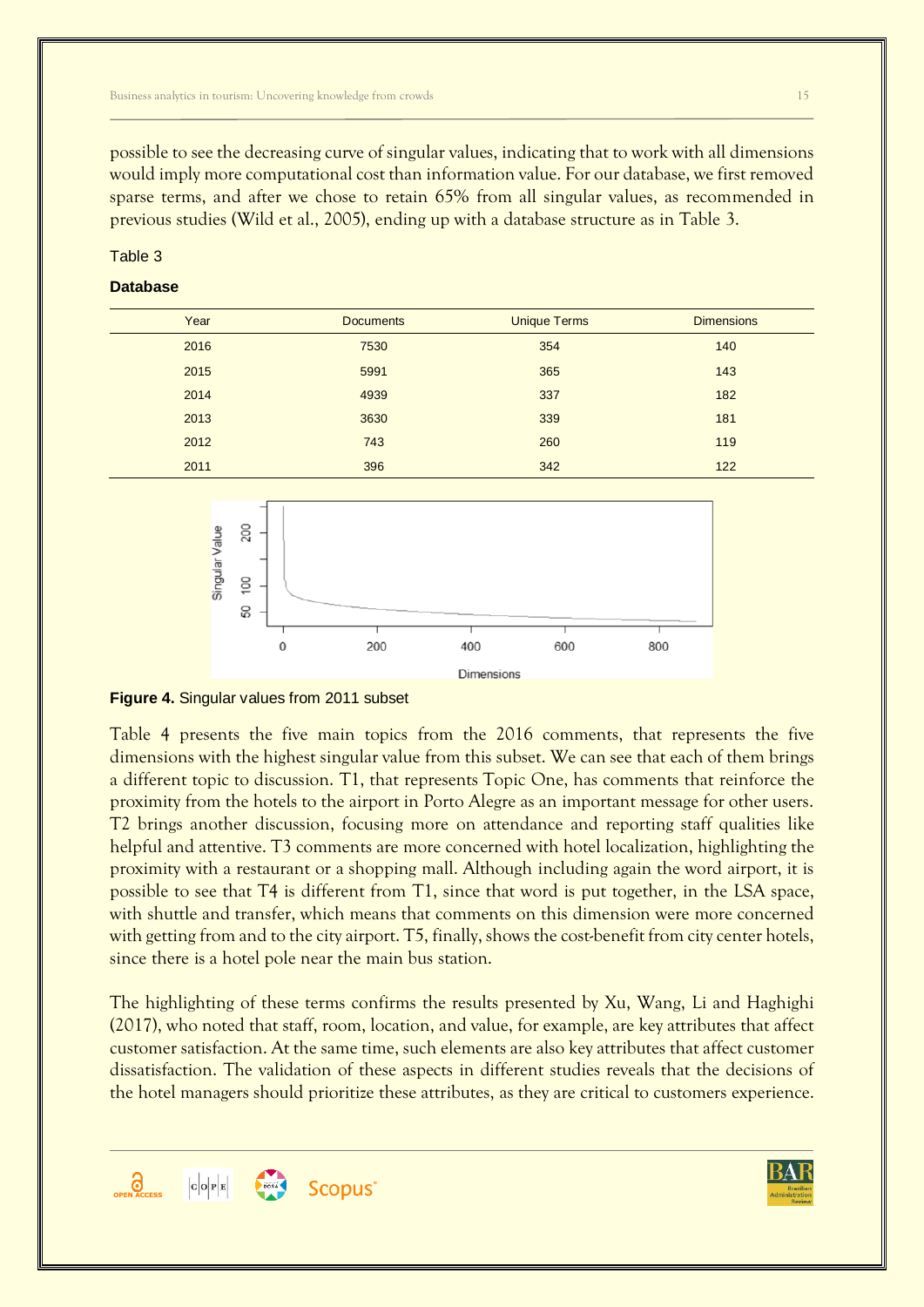### Table 4

| T <sub>1</sub> | T <sub>2</sub> | T <sub>3</sub> | T <sub>4</sub> | T <sub>5</sub> |
|----------------|----------------|----------------|----------------|----------------|
| porto          | excellent      | located        | airport        | cost           |
| alegre         | staff          | center         | near           | benefit        |
| airport        | great          | old            | shuttle        | bus            |
| center         | helpful        | shopping       | transfer       | center         |
| near           | attentive      | restaurants    | free           | station        |
| best           | super          | close          | comfortable    | quality        |
| ibis           | Well           | bus            | great          | access         |
| city           | restaurant     | well           | good           | easy           |
| easy           | wonderful      | city           | price          | price          |
| access         | comfortable    | bars           | excellent      | simple         |
|                |                |                |                |                |

#### **Main topics – 2016**

This is just one way to observe the data. After the pre-processing steps, to construct a Term-Document Matrix with 99% of sparsity and an LSA space with 65% of the singular values, it took no more than a few seconds to process in a notebook with a Core i5 processor and 8 GB of memory. After that, the manager can understand, in an objectively way, the main topics that their customers (or another hotel's customer) are talking about.

Aiming to understand the changes in topics through the years, by using the same previous processes we identify the main topics present in online guest reviews in 2015. Table 5 presents the five main topics from 2015 and 2016 comments, which represent the five dimensions with the highest singular value from these subsets, as well as the changes throughout the years. The unique terms (that are presented only in one year) are highlighted in bold.

#### Table 5

|                |                | 2015           |                |                |                |                | 2016           |                |         |
|----------------|----------------|----------------|----------------|----------------|----------------|----------------|----------------|----------------|---------|
| T <sub>1</sub> | T <sub>2</sub> | T <sub>3</sub> | T <sub>4</sub> | T <sub>5</sub> | T <sub>1</sub> | T <sub>2</sub> | T <sub>3</sub> | T <sub>4</sub> | T5      |
| <b>Room</b>    | center         | ibis           | old            | alegre         | porto          | excellent      | located        | airport        | cost    |
| bathroom       | alegre         | standard       | center         | porto          | alegre         | staff          | center         | near           | benefit |
| <b>Bed</b>     | porto          | neighborhood   | alegre         | best           | airport        | great          | old            | shuttle        | bus     |
| comfortable    | located        | restaurants    | porto          | one            | center         | helpful        | shopping       | transfer       | center  |
| Old            | restaurants    | network        | bad            | stayed         | near           | attentive      | restaurants    | free           | station |
| shower         | shopping       | shopping       | night          | excellent      | best           | super          | close          | comfortable    | quality |
| Large          | great          | bars           | simple         | stay           | ibis           | well           | bus            | great          | access  |
| spacious       | city           | budget         | city           | time           | city           | restaurant     | well           | good           | easy    |
| <b>Staff</b>   | bars           | windmills      | historic       | perfect        | easy           | wonderful      | city           | price          | price   |
| <b>View</b>    | well           | new            | located        | always         | access         | comfortable    | bars           | excellent      | simple  |

#### **Main topics – 2015/2016**

**Note**. Terms in bold represent the ones that are different from one year to another.

Scopus<sup>®</sup>





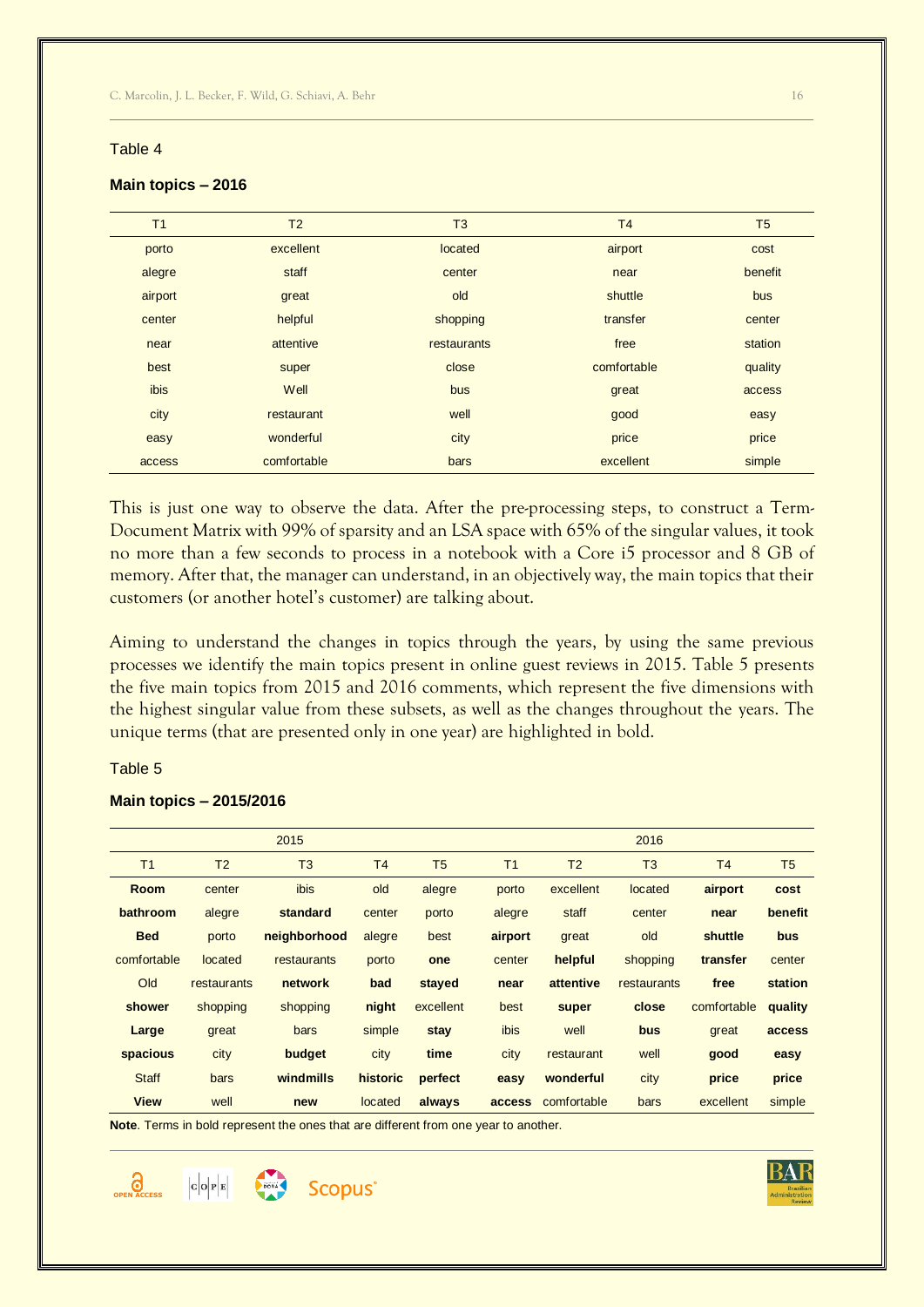Some interesting conclusions can be drawn from this comparative table. First, it is possible to note that most 2015 topics differ from those in 2016. While topic 2, in 2015, is like topic 3, in 2016, other topics are distinct. Besides that, considering that the table shows the first five dimensions, i.e., the five eigenvectors connected with the highest singular values considering the 2015 subset, we can conclude that airport was a concern that have grown up from 2015 to 2016, representing a 50% difference between the terms from 2015 to 2016 (in bold).

In relation to the different dimensions, topic 1 in 2015, room, represents comments that have mentioned hotel room elements like bathroom, bed and shower, altogether with qualities like comfortable, large and spacious, or with complaints like old. The topic that brings the word ibis, T3, represents an expressive set of comments that mentioned this specific hotel chain. It is important to note that those are not comments screened by hotel, but by topic, and the related words – like standard and neighborhood – represent the terms that appear in the same dimension. Finally, the last topics, T4 and T5 in 2015, refer to center (downtown), with the main characteristics expressed by the users like old, simple or bad, but Porto Alegre city with qualities like best, excellent and perfect and opinions like stay(ed) and always, showing that the users who stayed in downtown Porto Alegre, despite not liking that neighborhood, liked the city as a whole.

Just like airport was not among the first dimensions in 2015, room and the related terms were not among the first dimensions in 2016. Since there was evidence that some differences throughout the years existed, we considered important to analyze the full period, aiming to understand the presence of topics in a longitudinal way. In order to do that, we needed to work with the full matrix. That was a challenge in itself, one that many organizations will have to uncover in order to increase the amount of data for decision making: the dimension reduction problem.

Our full matrix consisted of 22,062 words distributed in 23,229 documents (i.e., comments). But this does not mean that we had more than 450 millions entries to deal with. For example, approximately 60% of the words (13,205 terms) appeared only once across all years and all documents. This illustrates the semantic structure presented by Zipf law (Zipf, 1949), that states that the inverse relationship among frequency and rank-position given a frequency table for any corpus is true in different languages, which implies the presence of a similar structure for any set of documents.

We chose to remove those 13,205 terms, in order to reduce the initial dimensionality, as those words would hardly imply some global knowledge about travelers' opinion. Another procedure was to recalculate the Term-Document Matrix by removing highly sparse terms after TF-IDF computation. With that, we were able to work with a matrix 96% sparse, against the 100% sparsity that existed before, with sparsity being the number of zero-filled entries given all matrix entries. Finally, when developing the LSA space, we tested three different possibilities, with 100% (all dimensions), 50% and 65% of the singular values, and chose to stay with the latter due to costs and benefits considering data variance and computational cost (Visinescu & Evangelopulos, 2014). After that, we ended up with 351 terms distributed in 196 topics. The main topics are presented in Figure 5.



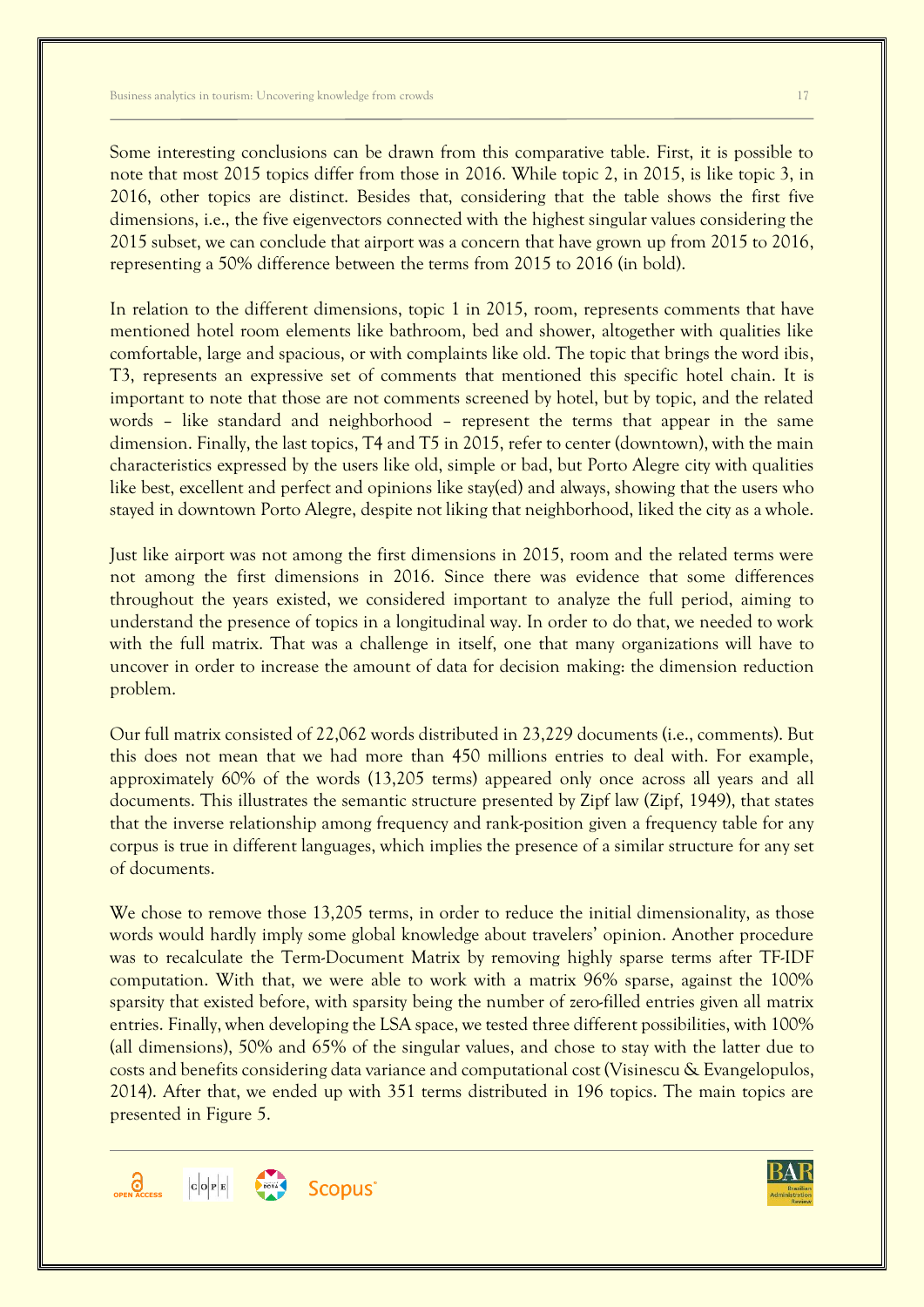

**Figure 5.** Main topics

The main topics are like the results found by Han et al. (2016). Both studies find the topics experience (terms associated with a guest's experience, including positive descriptive terms and specific characteristics, like excellent and staff, for example) and location (terms associated with the location or vicinity of a hotel, including restaurants and shopping, for example). Topic amenities in this study can also be associated with topic amenities by Han et al. (2016), although the latter has terms associated with the amenities provided by the hotel like breakfast and wi-fi (more general terms about the hotel), while amenities in our research relates to terms that are more specific to the room, like bathroom, bed, shower and air. Han et al. (2018) still highlight topic transactions (mechanics of a guest's stay) and value (guests' perceived value or money), while our research finds topic airport (related to location), differences that might be explained by cultural and geographic factors.

In this sense, the top four topics resemble findings in the study of Han et al. (2016), showing how some topics may have similar characteristics in different studies, such as experience, to refer to the customer experience, be it positive or negative, and revealing some issues that are more pleasant or unpleasant to customers. At the same time, we perceived the presence of topics different from the ones in Han et al. (2016), thus being an example of how geographic and cultural issues change from one place to another (Vieira et al., 2018). Such factors directly influence a guest's stay, and the hotel can play an important role in ensuring a better customer experience (Xu et al., 2017).



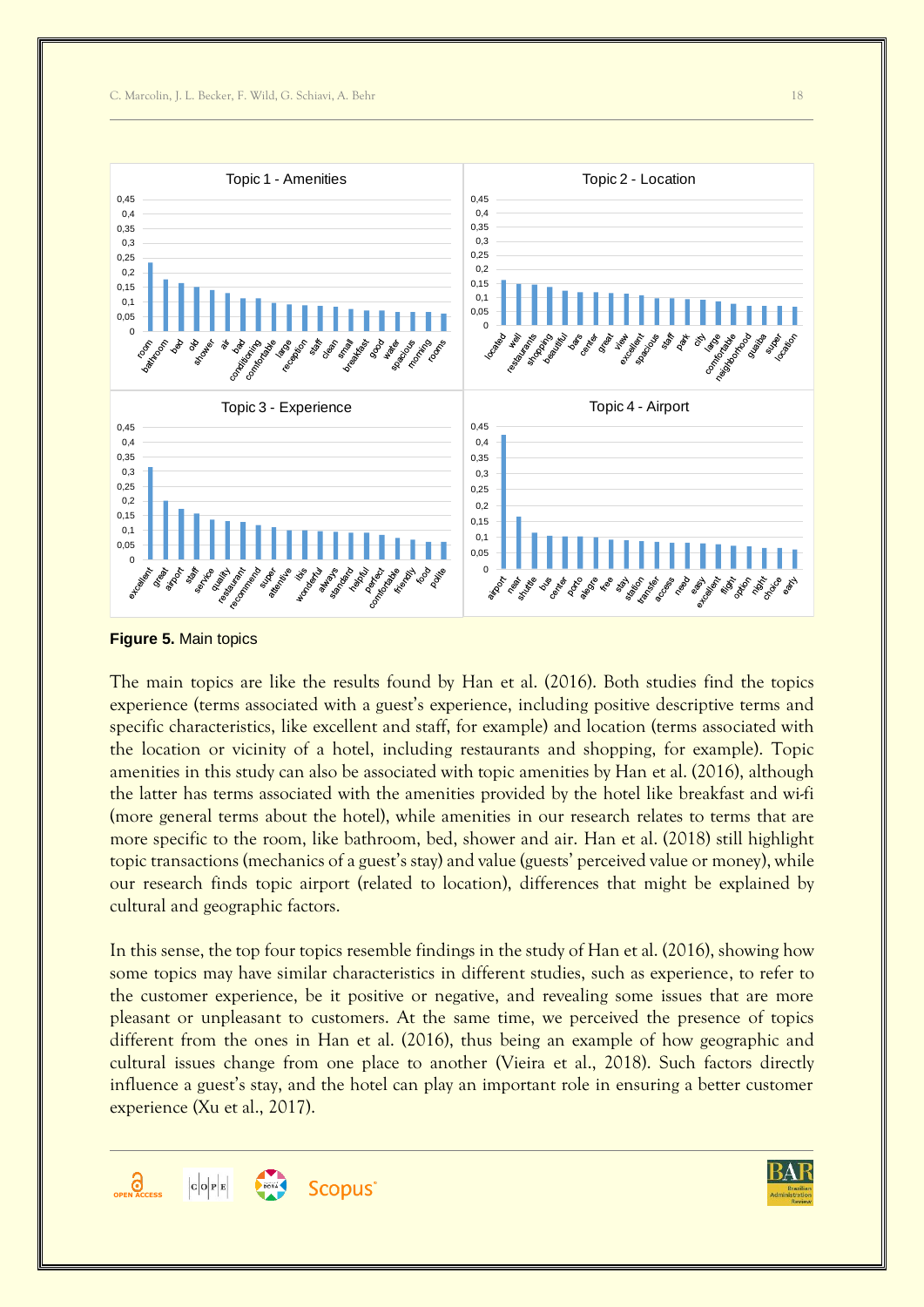In order to represent the main topics in the full period, the top-20 words were used. We were able to understand their presence over the years, as presented in Figure 6.



**Figure 6.** Topics and years

We can see that the topics have different behaviors during the years. Although from one year to another it is hard to tell what is trending and what is out of fashion, by analyzing the topics during the years, and specially by comparing the trending curves, it is easier to retrieve information for the decision-making process.

The intense use of eWOM platforms is challenging companies in the tourism and hospitality industry, that needs to constantly respond to guests' evolving demands. The massive adoption of such platforms changes the logic of management, that becomes more dynamic (Del Vecchio et al., 2017; Horner & Swarbrooke, 2016). In order to gain competitive advantage, it is important to quit the passive logic of acting only after a complaint or a public exposure happens, thus being able to anticipate customers' concerns. For that, comparing discussion topics in a longitudinal view, as presented here, may be crucial. For example, while location and airport are declining topics in recent years, which may mean that these aspects are declining in relative importance, the room and experience topics have increasing presence, thus these aspects may be also increasing in importance for the customer's decision. In addition, amenities remains in the first place through the years, which could mean that hotel managers should give a second thought before thinking of those aspects as cost cut opportunities.

The ability to anticipate concerns also give hotel managers the opportunity to surprise their guests, which can be seen as an important aspect in the hospitality and tourism industry (Yoo et al., 2016). Being the topic trends estimated straight from reviews by an unsupervised approach, it is possible to state that a topic rise or decline can signal a safe direction for further investment aiming to increase customer satisfaction. For example, the declining of the location and airport topics might indicate the impact of the new low-cost transportation options (Bashir, Yousaf, & Verma, 2016), such as Uber and Cabify, which may explain why a hotel's location and distance



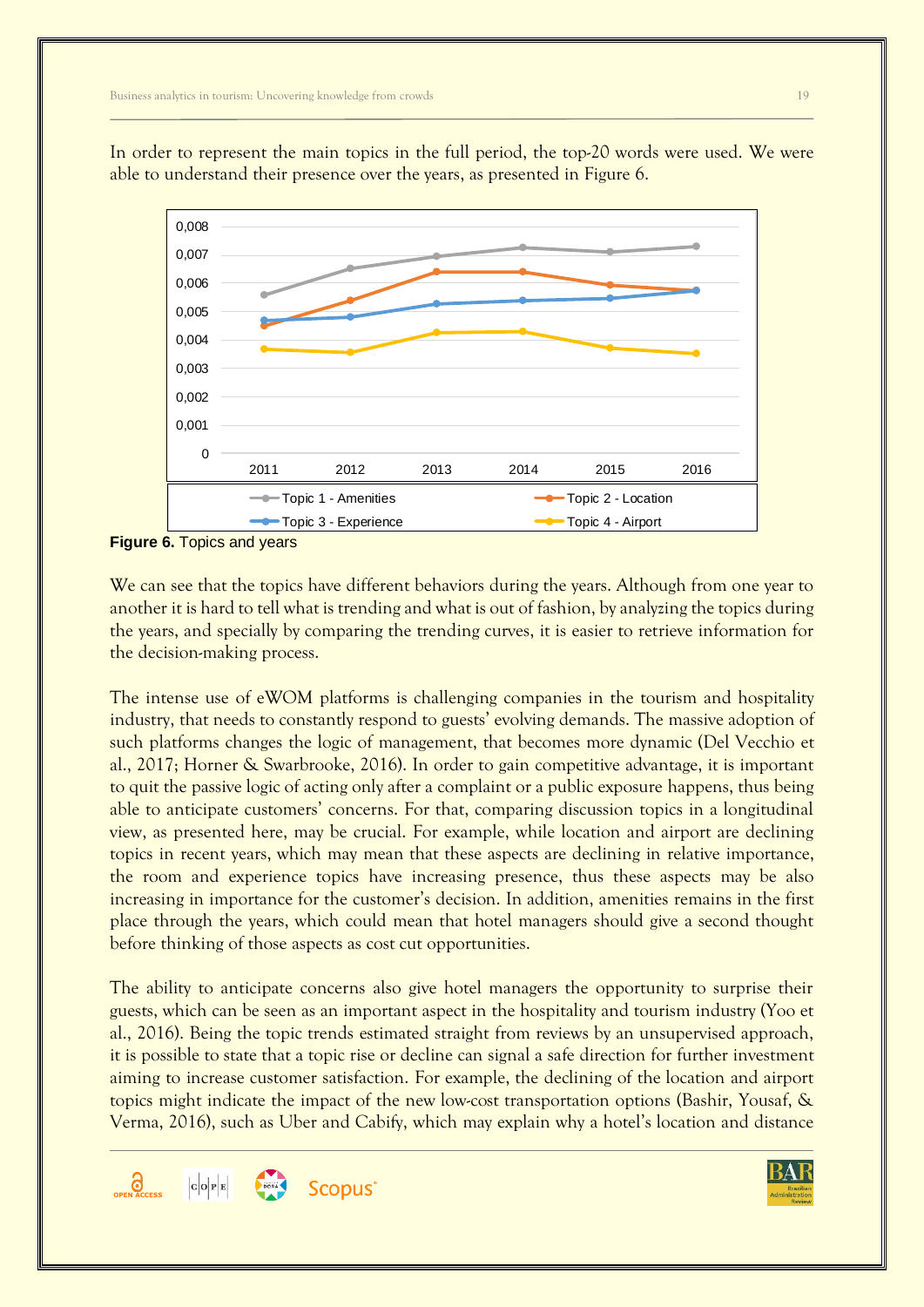from the airport are not on top of customer interest. As such, shuttle services can be revisited in a cost-benefit approach. On the other hand, the topics room and experience are strategic factors of the hotels' internal environment, and their growth represents the importance of these factors for the customers in recent years (Perez-Aranda, Anaya-Sanchez, & Ruizalba, 2017). Also, with new work structure and cheaper tickets, people may be travelling more, what in turn may be increasing the importance of comfort issues, as travelers spend more time out of home. Thus, a safe strategy for hotel managers could be to invest in these aspects to ensure customer satisfaction.

The use of unsupervised learning combined with a longitudinal analysis allows not only for anticipative strategies, but also helps to understand how natural language can be positioned as a valuable resource. With this method, it is possible not only to overcome the challenges of natural text – that keeps many companies away from adopting text-based solutions –, but also to foster its application for strategic and market analysis, as it opens the possibility for more resources to improve decision making . In this direction, the adoption of an open-source solution that helps to capture, clean and visualize publicly available textual data from the customer can help organizations of different sizes, thus giving rise to new forms of competition based more on data analysis than data access or other available resources (Langley & Leyshon, 2017).

# **Conclusions**

In information technology, information has a growing value for any business-related context. The tourism and hospitality industry is an example, where there is a need for customer feedback in order to improve the quality of services. This is because guest reviews spontaneously express experiences, opinions, feelings and concerns, thus revealing relevant issues to support the decision-making process of hotel managers. As an intangible asset, information on opinions, positions, issues for improvement and other factors is important not only for customer retention, but also because of the word-of-mouth effect.

With the explosive expansion of social media, that effect grew exponentially, as millions of new customers have gained access to feedback resources through platforms like the one analyzed in our study – TripAdvisor. This paper contributes with the analysis of such data in a Business Analytics scenario, by demonstrating different forms to extract knowledge from publicly available data. Our objective was to identify the main evaluation topics presented in online guest reviews, reveal changes through the years, and uncover how to analyze an expressive amount of data. For that, we collected and treated 23,229 comments from 2011 to 2016. We used LSA in order to extract the main themes or topics from the set of comments. Besides analyzing the data, another contribution was the development of an automated script in R that, with just the hotel's URL, can scrap all comments already posted. The code and the data used here are available upon request to the first author.

In addition, the findings aim to help managers to understand the importance of analyzing large amounts of data to support their decisions. By considering raw textual data, it was possible to identify that some specific points in the whole hotel experience are more in evidence, with reviews covering amenities, location, experience and airport issues as the top aspects commented by



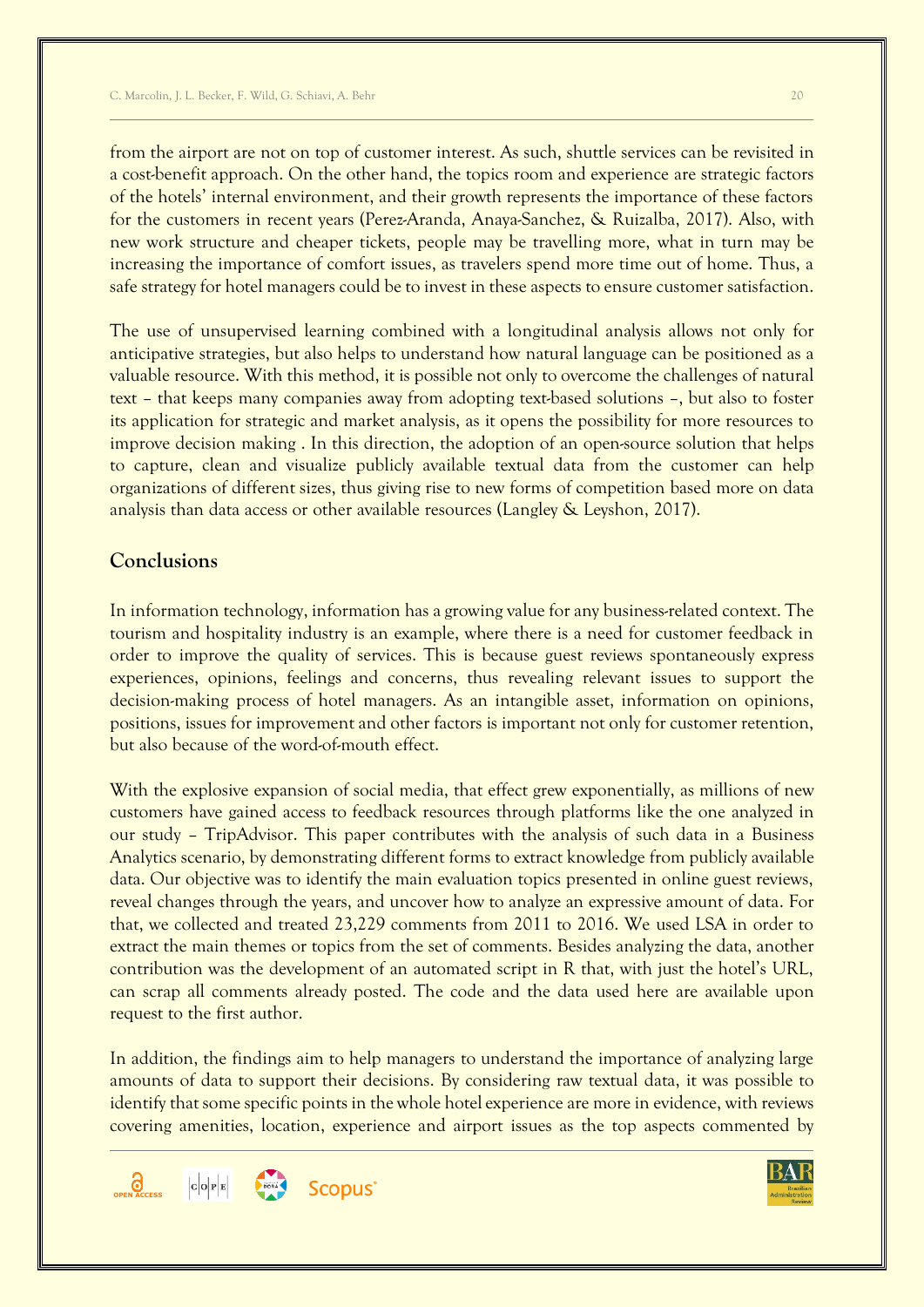customers. Besides understanding the main aspects in a given region, we also explored the changes in volume of mentions throughout the years, thus revealing that some aspects may increase in incidence while others decrease. This can lead to market-oriented strategic decision making, thus helping to prioritize some operations and improve the performance of hotel attributes to meet guest demands in a faster manner. Thus, this article contributes to theory by demonstrating how to combine unsupervised learning and longitudinal analysis to make market trends evident and by using publicly available customer textual data.

A limitation of this study is the lack of individual analysis by type of hotel. For that reason, a next step would be to compare a hotel's main topics with the full industry's topics, so as to better understand the competition landscape. Future studies could also use the same tools to analyze different tourism sectors that have an online presence, like touristic points and restaurants, thus helping their managers and local governments to develop strategic actions in line with the perspective of customers.

### **Acknowledgments**

The authors gratefully acknowledge the sponsorship of National Council for Scientific and Technological Development (CNPq) and the Coordination for the Improvement of Higher Level or Education Personnel (CAPES). The authors are also thankful to Federal University of Rio Grande do Sul (PPGA/UFRGS) for supporting this research.

# **References**

- Acito, F., & Khatri, V. (2014). Business analytics: Why now and what next? *Business Horizons*, *57*(5), 565-570. https://doi.org/10.1016/j.bushor.2014.06.001
- Aggarwal, C. C., & Zhai, C. X. (2012). *Mining text data*. New York, NY: Springer Science & Business Media.
- Ashton, T., Evangelopoulos, N., & Prybutok, V. (2014). Extending monitoring methods to textual data: A research agenda. *Quality & Quantity*, *48*(4), 2277-2294. https://doi.org/10.1007/s11135-013-9891-8
- Baeza-Yates, R., & Ribeiro-Neto, B. (2011). *Modern information retrieval* (Vol. 463, 2nd ed.). New York, NY: ACM Press.
- Bashir, M., Yousaf, A., & Verma, R. (2016). Disruptive business model innovation: How a tech firm is changing the traditional taxi service industry. *Indian Journal of Marketing*, *46*(4), 49-59. https://doi.org/10.17010/ijom/2016/v46/i4/90530
- Bayrak, T. (2015). A review of business analytics: A business enabler or another passing fad. *Procedia - Social and Behavioral Sciences*, *195*, 230-239. https://doi.org/10.1016/j.sbspro.2015.06.354
- Bergamaschi, S., & Po, L. (2014). Comparing LDA and LSA topic models for content-based movie recommendation systems. In V. Monfort, & K. H. Krempels (Eds.), *WEBIST: Web information systems and technologies - Lecture notes in business information processing* (Vol. 226, pp. 247-263). Cham, Switzerland: Springer.
- Cantallops, A. S., & Salvi, F. (2014). New consumer behavior: A review of research on eWOM and hotels. *International Journal of Hospitality Management*, *36*, 41-51. https://doi.org/10.1016/j.ijhm.2013.08.007
- Carrasco, R. A., & Villar, P. (2012). A new model for linguistic summarization of heterogeneous data: An application to tourism web data sources. *Soft Computing*, *16*(1), 135-151. https://doi.org/10.1007/s00500-011-0740-1



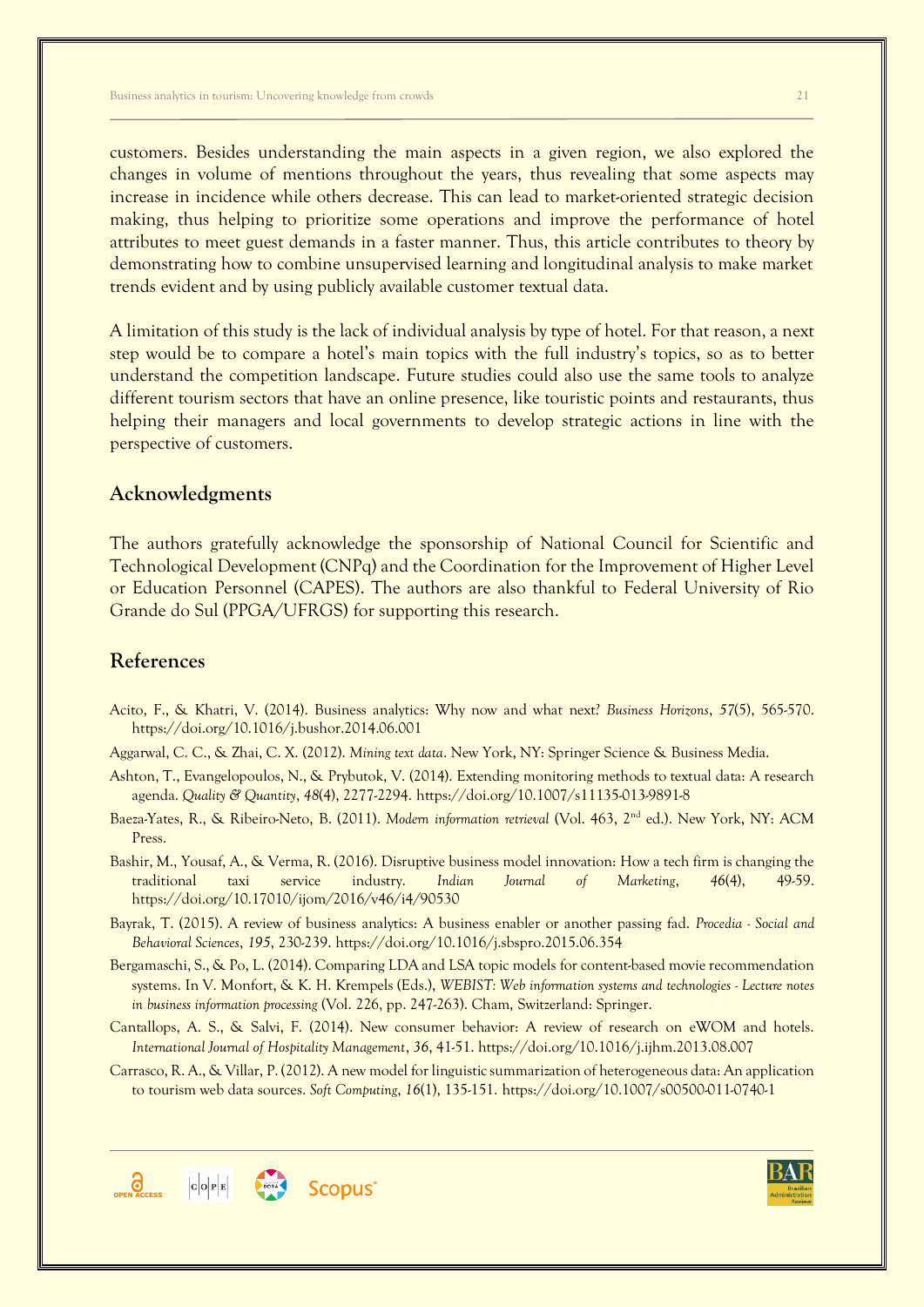- Crain, S. P., Zhou, K., Yang, S. H., & Zha, H. (2012). Dimensionality reduction and topic modeling: From latent semantic indexing to latent dirichlet allocation and beyond. In C. Aggarwal, & C. Zhai (Eds.), *Mining text data* (pp. 129-161). Boston, MA: Springer.
- Davenport, T. H., & Dyché, J. (2013, May). *Big data in big companies*. Retrieved from http://datascienceassn.org/sites/default/files/Big%20Data%20in%20Big%20Companies%20- %20Tom%20Davenport.pdf
- Deerwester, S., Dumais, S. T., Furnas, G. W., Landauer, T. K., & Harshman, R. (1990). Indexing by latent semantic analysis. *Journal of the American Society for Information Science*, *41*(6), 391-407. https://doi.org/10.1002/(SICI)1097-4571(199009)41:6%3C391::AID-ASI1%3E3.0.CO;2-9
- Del Vecchio, P., Mele, G., Ndou, V., & Secundo, G. (2018). Creating value from social big data: Implications for smart tourism destinations. *Information Processing & Management*, *54*(5), 847-860. https://doi.org/10.1016/j.ipm.2017.10.006
- Ferreira, D. (2019). Research on big data, VGI, and the tourism and hospitality sector: Concepts, methods, and geographies. In M. Sigala, R. Rahimi, & M. Thelwall (Eds.), *Big data and innovation in tourism, travel, and hospitality*  (pp. 75-85). Singapore: Springer.
- Han, H. J., Mankad, S., Gavirneni, N., & Verma, R. (2016). What guests really think of your hotel: Text analytics of online customer reviews. *Cornell Hospitality Report*, *16*(2), 3-17.
- He, W., Tian, X., Tao, R., Zhang, W., Yan, G., & Akula, V. (2017). Application of social media analytics: A case of analyzing online hotel reviews. *Online Information Review*, *41*(7), 921-935. https://doi.org/10.1108/oir-07-2016- 0201
- Horner, S., & Swarbrooke, J. (2016). *Consumer behavior in tourism* (3rd ed.). New York, NY: Routledge.
- Instituto Brasileiro de Geografia e Estatística. (2008). *Economia do turismo: Uma perspectiva macroeconômica 2000-2005*. Retrieved from https://biblioteca.ibge.gov.br/visualizacao/livros/liv37902.pdf
- Kim, W. G., & Park, S. A. (2017). Social media review rating versus traditional customer satisfaction: Which one has more incremental predictive power in explaining hotel performance? *International Journal of Contemporary Hospitality Management*, *29*(2), 784-802. https://doi.org/10.1108/ijchm-11-2015-0627
- Kulkarni, S. S., Apte, U. M., & Evangelopoulos, N. E. (2014). The use of latent semantic analysis in operations management research. *Decision Sciences*, *45*(5), 971-994. https://doi.org/10.1111/deci.12095
- Langley, P., & Leyshon, A. (2017). Platform capitalism: The intermediation and capitalisation of digital economic circulation. *Finance and Society*, *3*(1), 11-31. https://doi.org/10.2218/finsoc.v3i1.1936
- Lee, M., Jeong, M., & Lee, J. (2017). Roles of negative emotions in customers perceived helpfulness of hotel reviews on a user-generated review website: A text mining approach. *International Journal of Contemporary Hospitality Management*, *29*(2), 762-783. https://doi.org/10.1108/ijchm-10-2015-0626
- Manning, C. D., Rhagavan, P., & Schutze, H. (2009). *Introduction to information retrieval*. New York, NY: Cambridge University Press.
- Marcolin, C., & Becker, J. (2016, August). Exploring latent semantic analysis in a big data (base). *Proceedings of Americas Conference on Information Systems*, San Diego, CA, USA, 22.
- Martin, D. I., & Berry, M. W. (2011). Mathematical foundation behind latent semantic analysis. In T. L. Landauer, D. S. McNamara, S. Dennis, & W. Kintsch (Eds.), *Handbook of latent semantic analysis* (pp. 35-55). New York, NY: Routledge.
- Molinillo, S., Sandoval, J. L. X., Morales, A. F., & Stefaniak, A. C. (2016). Hotel assessment through social media: the case of TripAdvisor. *Tourism & Management Studies*, *12*(1), 15-24. https://doi.org/10.18089/tms.2016.12102
- Mortenson, M. J., Doherty, N. F., & Robinson, S. (2015). Operational research from taylorism to terabytes: A research agenda for the analytics age. *European Journal of Operational Research*, *241*(3), 583-595. https://doi.org/10.1016/j.ejor.2014.08.029
- O'Leary, B. S., Lindholm, M. L., Whitford, R. A., & Freeman, S. E. (2002). Selecting the best and brightest: Leveraging human capital. *Human Resource Management*, *41*(3), 325-340. https://doi.org/10.1002/hrm.10044



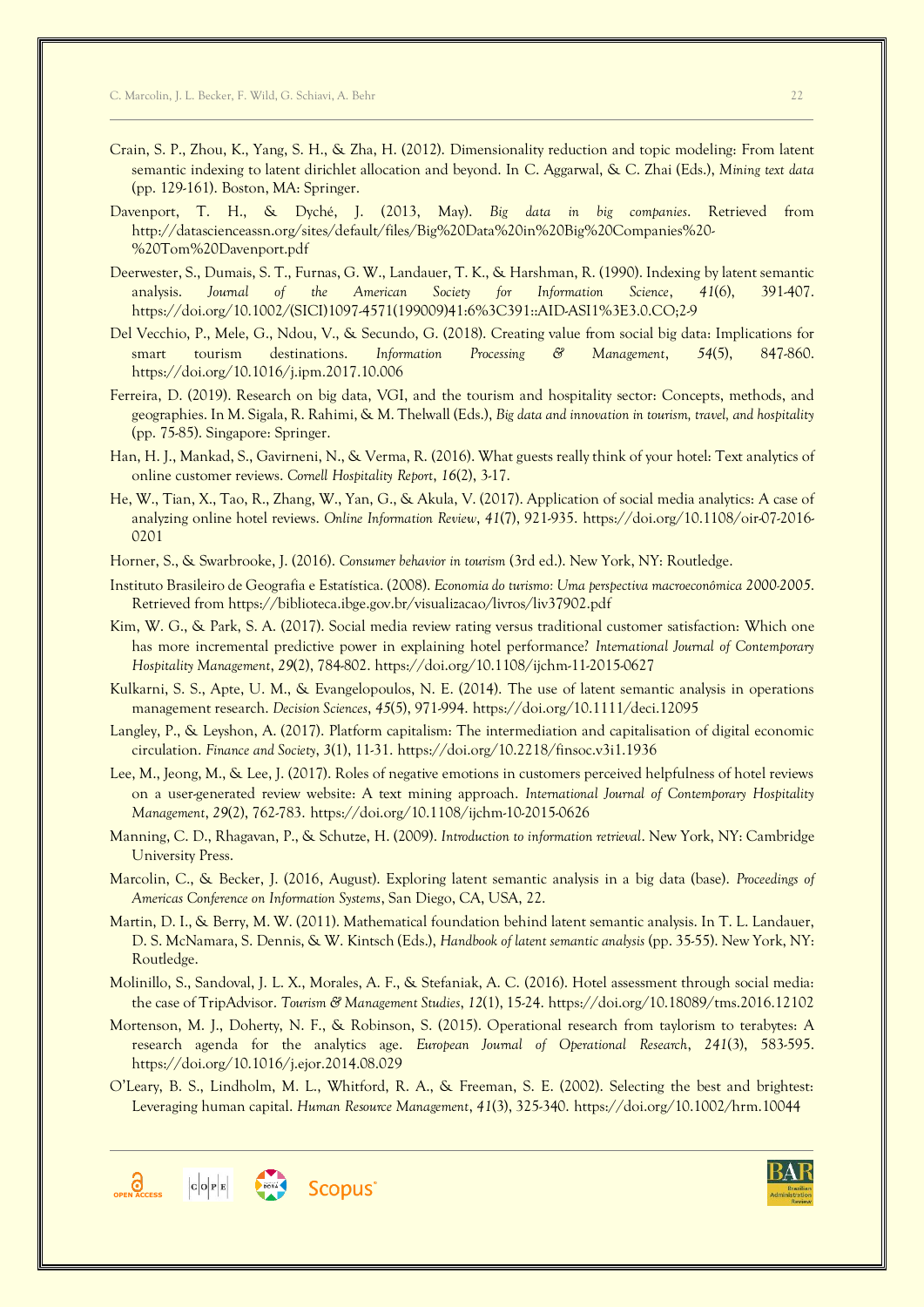- Olmos, R., Jorge-Botana, G., Luzón, J. M., Martín-Cordero, J. I., & León, J. A. (2016). Transforming LSA space dimensions into a rubric for an automatic assessment and feedback system. *Information Processing & Management*, *52*(3), 359-373. https://doi.org/10.1016/j.ipm.2015.12.002
- Perez-Aranda, J., Anaya-Sanchez, R., & Ruizalba, J. (2017). Predictors of review sites usage in hotels. *Tourism & Management Studies*, *13*(2), 52-59. https://doi.org/10.18089/tms.2017.13205
- Ransbotham, S., & Kiron, D. (2017). Analytics as a source of business innovation: The increased ability to innovate is producing a surge of benefits across industries. *MIT Sloan Management Review*, *58*(3), 1-16.
- Secretaria Municipal do Turismo de Porto Alegre. (2017). *BEMTUR - Boletim estatístico municipal do turismo em Porto Alegre***.** From the control of the control of the control of the control of the control of the control of the control of the control of the control of the control of the control of the control of the control of the contro
	- http://lproweb.procempa.com.br/pmpa/prefpoa/turismo/usu\_doc/bemtur\_encarte\_2017.pdf
- Spangler, S., & Kreulen, J. (2007). *Mining the talk: Unlocking the business value in unstructured information*. Indianapolis, IN: IBM Press.
- Sparks, B. A., & Browning, V. (2011). The impact of online reviews on hotel booking intentions and perception of trust. *Tourism Management*, *32*(6), 1310-1323. https://doi.org/10.1016/j.tourman.2010.12.011
- Tang, C., & Guo, L. (2015). Digging for gold with a simple tool: Validating text mining in studying electronic wordof-mouth (eWOM) communication. *Marketing Letters*, *26*(1), 67-80. https://doi.org/10.1007/s11002-013-9268-8
- Thomaz, G. M., Biz, A. A., Bettoni, E. M., Mendes-Filho, L., & Buhalis, D. (2017). Content mining framework in social media: A FIFA world cup 2014 case analysis. *Information & Management*, *54*(6), 786-801. https://doi.org/10.1016/j.im.2016.11.005
- Thorleuchter, D., & Van Den Poel, D. (2012). Predicting e-commerce company success by mining the text of its publicly-accessible website. *Expert Systems with Applications*, *39*(17), 13026-13034. https://doi.org/10.1016/j.eswa.2012.05.096
- Tinkler, S., & Woods, J. (2013). The readability of principles of macroeconomics text-books. *The Journal of Economic Education*, *44*(2), 178-191. https://doi.org/10.1080/00220485.2013.770345
- Turrel, A., Speigner, B., Djumalieva, J., Copple, D., & Thurgood, J. (2019). Transforming naturally occurring text data into economic statistics: The case of online job vacancy postings. In K. G. Abraham, R. S. Jarmin, B. Moyer, & M. D. Shapiro (Eds.), *Big data for 21st century economic statistics* (pp. 419-454). Chicago, IL: University of Chicago Press.
- Vieira, D. P., Hoffmann, V. E., & Alberton, A. (2018). Public investment, competitiveness and development: A study into Brazilian tourism destinations. *Brazilian Journal of Public Administration*, *52*(5), 899-917. https://doi.org/10.1590/0034-7612174959
- Visinescu, L. L., & Evangelopoulos, N. (2014). Orthogonal rotations in latent semantic analysis: An empirical study. *Decision Support Systems*, *62*, 131-143. https://doi.org/10.1016/j.dss.2014.03.010
- Wickham, H. (2015). *Rvest package demonstration*. Retrieved from https://blog.rstudio.com/2014/11/24/rvest-easyweb-scraping-with-r/
- Wiemer-Hastings, P., Wiemer-Hastings, K., & Graesser, A. (1999). Improving an intelligent tutor's comprehension of students with latent semantic analysis. In S. P. Lajoie, & M. Vivet (Eds.), *Artificial intelligence in education* (Vol. 99, pp. 535-542). Amsterdam, Netherlands: IOS Press.
- Wild, F., Stahl, C., Stermsek, G., & Neumann, G. (2005). Parameters driving effectiveness of automated essay scoring with LSA. *Proceedings of CAA International Computer-Assisted Assessment Conference*, Loughborough University, Loughborough, UK, 9.
- Xu, X. (2018). Does traveler satisfaction differ in various travel group compositions? Evidence from online reviews. *International Journal of Contemporary Hospitality Management*, *30*(3), 1663-1685. https://doi.org/10.1108/ijchm-03-2017-0171
- Xu, X., Wang, X., Li, Y., & Haghighi, M. (2017). Business intelligence in online customer textual reviews: Understanding consumer perceptions and influential factors. *International Journal of Information Management*, *37*(6), 673-683. https://doi.org/10.1016/j.ijinfomgt.2017.06.004
- Ye, Q., Law, R., & Gu, B. (2009). The impact of online user reviews on hotel room sales. *International Journal of Hospitality Management*, *28*(1), 180-182. https://doi.org/10.1016/j.ijhm.2008.06.011

**Scopus** 

 $\left| c \right| \circ \left| e \right|$